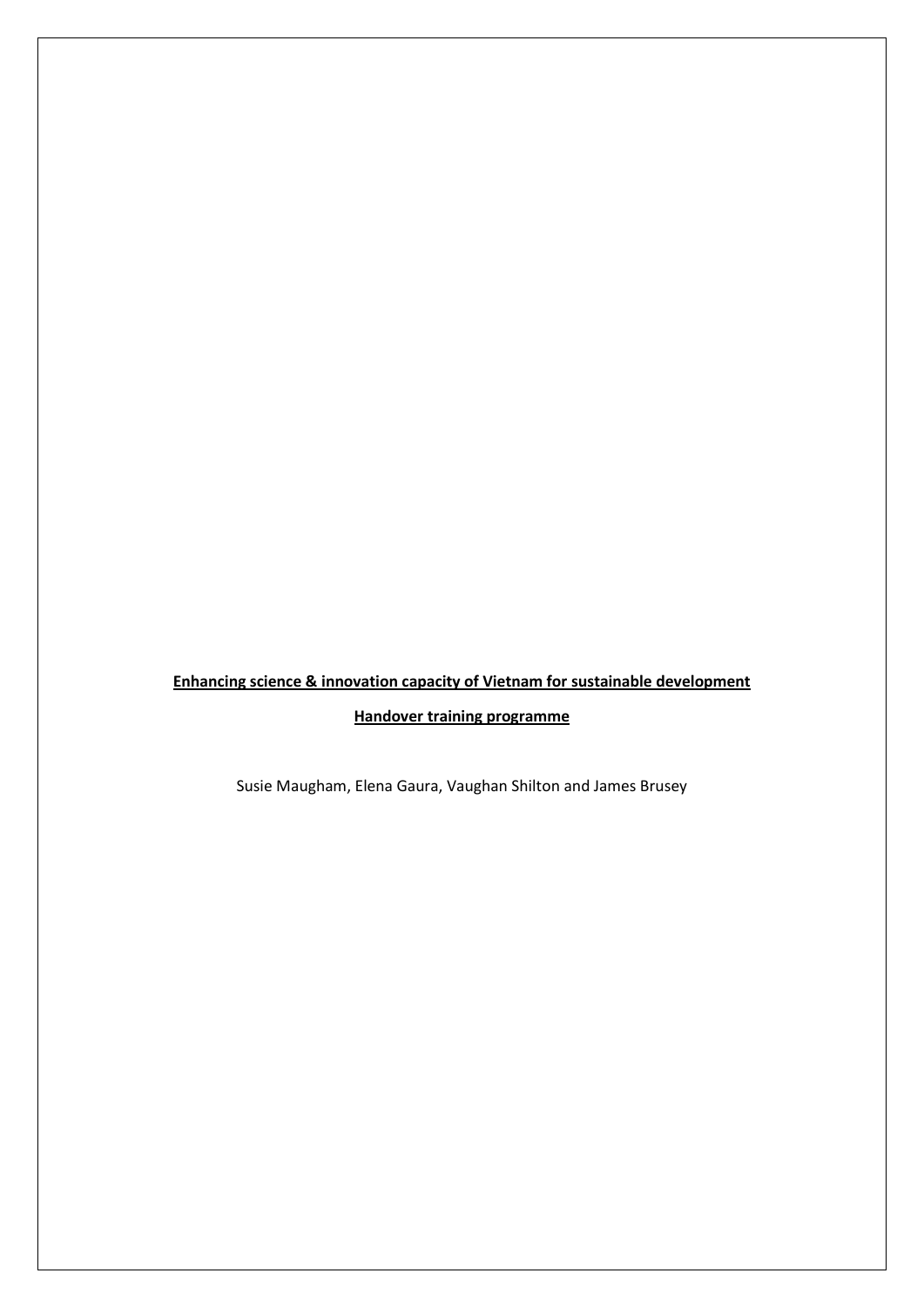#### **Contents**

| 1. Aims and Objectives of the training<br>and the training<br>interaction<br>1. Aims and Objectives of the training                                                                                                                    | $\overline{2}$ |
|----------------------------------------------------------------------------------------------------------------------------------------------------------------------------------------------------------------------------------------|----------------|
| 2. Logistical details of the training <b>Exercise 2. Community and Community</b> and Community and Community and Community and Community and Community and Community and Community and Community and Community and Community and Co    | 3              |
| 3. Overview of the modules to be included in the training<br>3                                                                                                                                                                         |                |
| 4. Suggested timetable for the training<br>and the contract of the contract of the straining<br>Support the contract of the training<br>Support the contract of the training<br>Support the contract of the contract of the contract o | 4              |
| 5. Details for each module entitled and the set of the set of the set of the set of the set of the set of the                                                                                                                          | 5              |
| 5.1 General training and the same control of the state of the state of the state of the state of the state of the state of the state of the state of the state of the state of the state of the state of the state of the stat         | 5              |
| 5.1.1 Opening session and context setting discussions of the setting session and context setting                                                                                                                                       |                |
|                                                                                                                                                                                                                                        | 6              |
| 5.1.3 Career Development and Action Planning                                                                                                                                                                                           | $\overline{7}$ |
| 5.2 Academic Research Excellence modules<br>and the modules<br>San Academic Research Excellence modules                                                                                                                                | 9              |
| 5.2.1 Research Quality: 5 Ps and Originality Significance and Rigour                                                                                                                                                                   | $\overline{9}$ |
| 5.2.2 Research Impact contains the contract of the contract of the contract of the contract of the contract of                                                                                                                         | 11             |
| 5.2.3 Writing and publishing in high quality journals                                                                                                                                                                                  | 12             |
| 5.3 Transferable Researcher Skills                                                                                                                                                                                                     | 14             |
| 5.3.1 Research project management example and service and service and service and service and service and service                                                                                                                      | 14             |
| 5.3.2 Research Communication and the control of the control of the control of the control of the control of th                                                                                                                         | 15             |
| 5.3.3 Intellectual Property and the contract of the contract of the contract of the contract of the contract of                                                                                                                        | 17             |
| 5.3.4 Knowledge Transfer and working with business                                                                                                                                                                                     | 18             |
| 5.3.5 Bidding and winning; costing and pricing                                                                                                                                                                                         | 20             |
| 5.3.5.1 Bidding and winning Same Communications of the Second State Communication of the Second State Communication                                                                                                                    | 20             |
| 5.3.5.2 Costing and pricing example of the state of the state of the state of the state of the state of the state of the state of the state of the state of the state of the state of the state of the state of the state of t         | 21             |
| 6. Additional Preparation required                                                                                                                                                                                                     | 22             |
| 7. Materials to support the delivery of the training                                                                                                                                                                                   | 23             |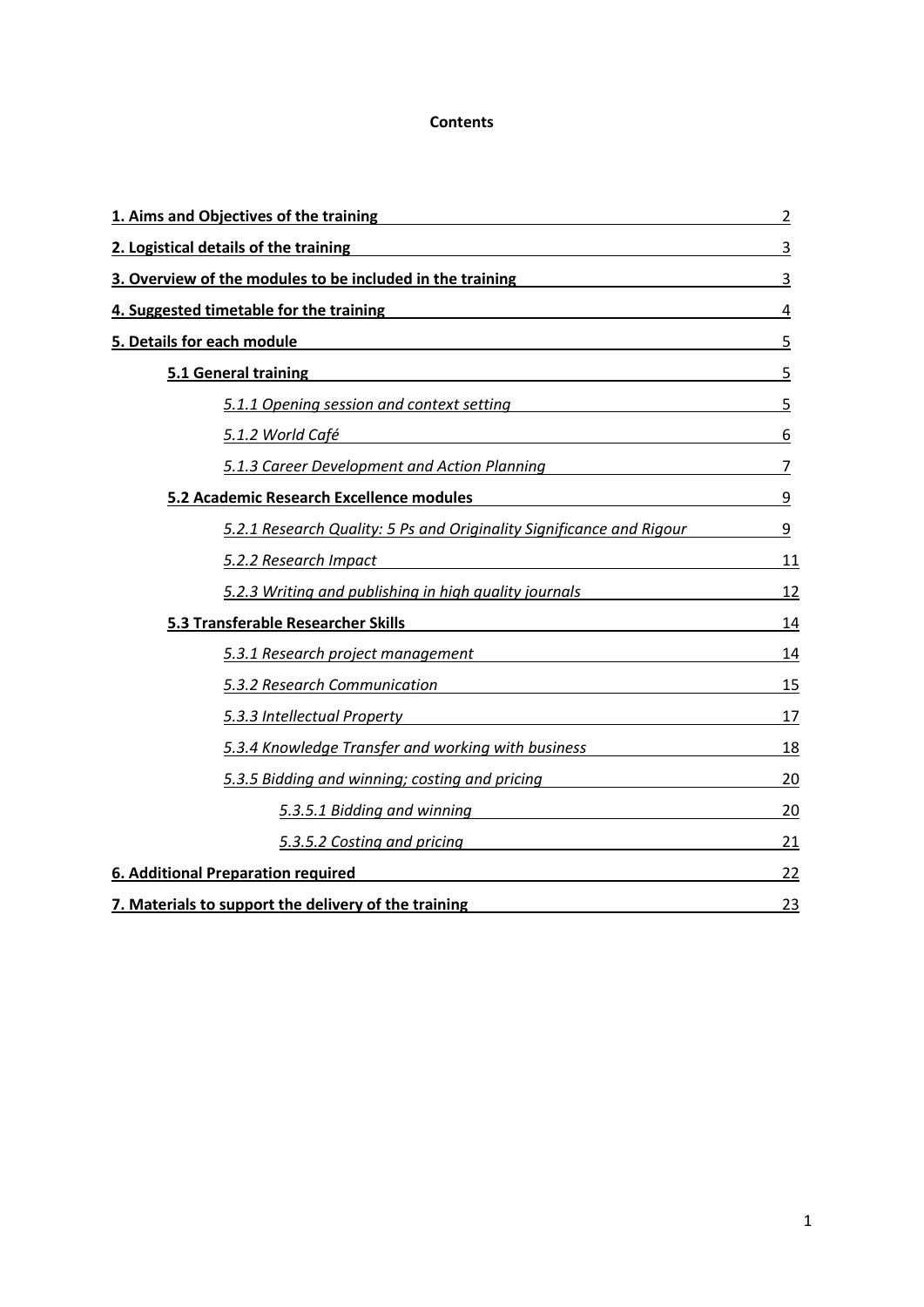This document outlines the details of the training that will be designed, prepared and delivered by a set of selected Vietnamese trainers during two workshops to be held in Vietnam in December 2019.

# **1. Aim and objectives of the training**

Before delivering the training the trainers need to familiarise themselves with the aims and objectives of this training course to ensure that the materials they prepare and deliver are aligned with these.

# **Aim of training**

Increase researchers' knowledge, capability and skills related to increasing the quality, outputs and impact from their research and working more frequently and effectively with enterprises, businesses and other research organisations.

# **Objectives of training**

- Research quality indicators-To enable researchers to measure the quality and effectiveness of their research and research outputs
- Writing and publishing in high quality journals—To provide researchers with the skills required to publish in high quality journals
- Research project management—To provide researchers with the skills to manage research projects effectively
- Knowledge transfer and working with business—To enable researchers to work effectively with businesses
- Communicating with confidence and 3MT—To provide researchers with the skills and knowledge required to communicate their research effectively to a wide audience, using a wide range of mediums
- Research Impact—To provide researchers with an understanding of how to generate impact from their research and why it is important
- Bidding and winning—To provide researchers with the skills to identify, apply for and secure funding for their research
- Intellectual property—To provide researchers with an understanding of intellectual property and why it is important to protect it
- Career development and action planning—To enable researchers to plan for their career development

# **2. Logistical details of the training**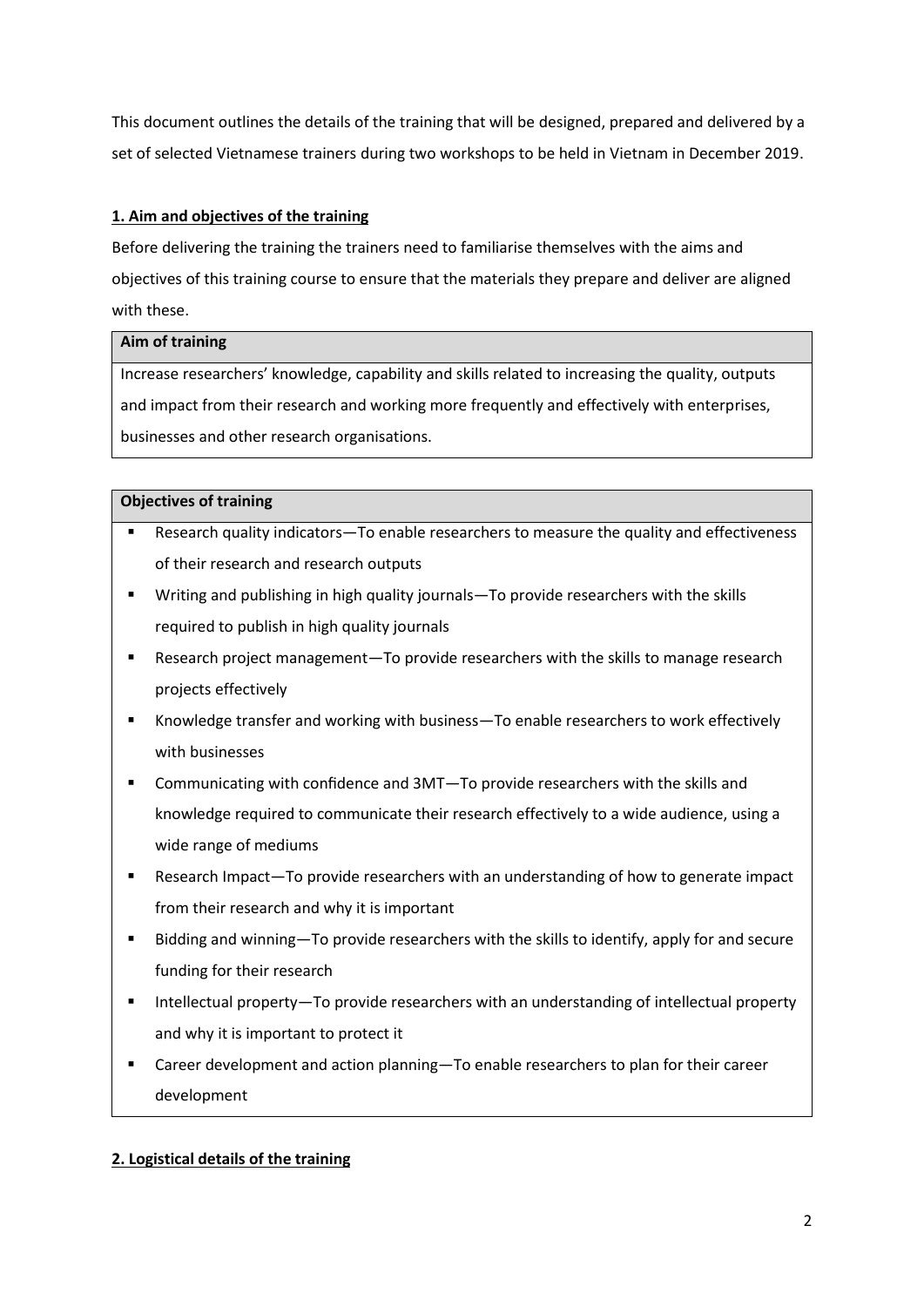| Dates of training               | $2nd$ December – $13th$ December 2019                                        |
|---------------------------------|------------------------------------------------------------------------------|
| <b>Locations of training</b>    | Ha Noi $(2^{nd} - 6^{th}$ Dec) and Ho Chi Minh City $(9^{th} - 13^{th}$ Dec) |
| <b>Training course duration</b> | 5 days at each location                                                      |
| Day schedule                    | 9 am until 5 pm with a 1.5 hour lunch break                                  |
| <b>Participants</b>             | 30                                                                           |

## **3. Overview of the modules to be included in training**

The training programme consists of 8 key modules that are focussed on achieving the project aims and objectives that fall under academic research excellence and transferable researcher skills. The modules are designed to ensure that the participants of the training have a thorough knowledge, understanding and practice of the skills and qualities to become excellent researchers. There are 3 general modules that aim to increase the participants' understanding of the project and training as a whole. Each of the modules are independently delivered yet are interlinked and depend upon one another.

| <b>Category of training</b> | <b>Modules included</b>                                             |
|-----------------------------|---------------------------------------------------------------------|
| <b>General training</b>     | Workshop opening and general context<br>٠                           |
|                             | World Café<br>٠                                                     |
|                             | Career Development and Action planning<br>٠                         |
| <b>Academic Research</b>    | Research Quality: 5 Ps and Originality Significance and Rigour<br>٠ |
| <b>Excellence</b>           | Research Impact<br>٠                                                |
|                             | Writing and publishing in high quality journals<br>٠                |
| <b>Transferable</b>         | Research project Management<br>٠                                    |
| <b>Researcher Skills</b>    | <b>Research Communication</b><br>٠                                  |
|                             | <b>Intellectual Property</b><br>٠                                   |
|                             | Knowledge Transfer and working with business<br>٠                   |
|                             | Bidding and winning; costing and pricing<br>٠                       |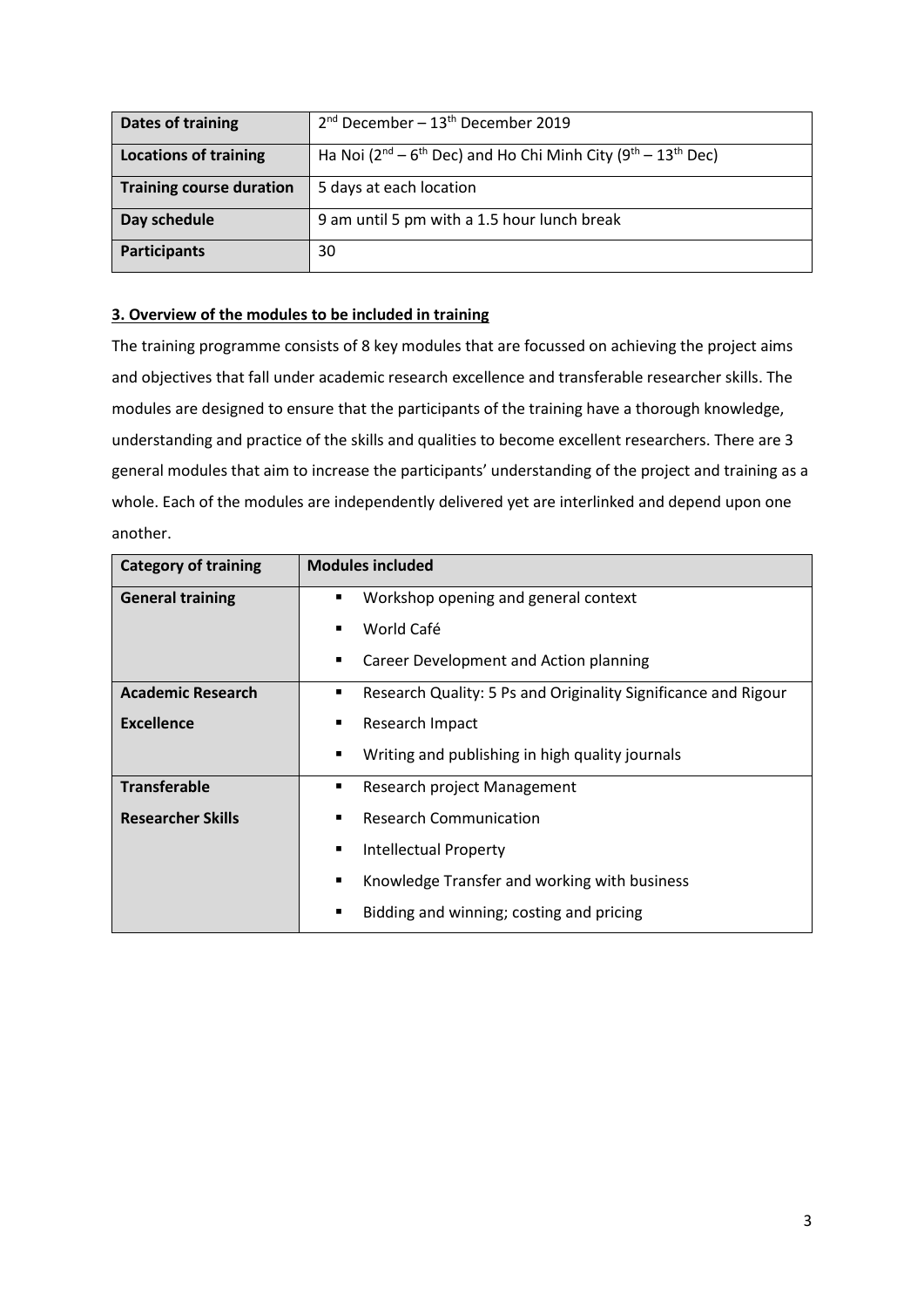# **4. Suggested timetable for the 5-day training programme**

|                    | <b>Monday</b>                |                                   | <b>Tuesday</b>                                  |                                 | Wednesday                                                            |                                   | Thursday                                     |                                 | Friday                                |                                |                                           |  |
|--------------------|------------------------------|-----------------------------------|-------------------------------------------------|---------------------------------|----------------------------------------------------------------------|-----------------------------------|----------------------------------------------|---------------------------------|---------------------------------------|--------------------------------|-------------------------------------------|--|
| $09:00 -$<br>10:30 | <b>RDF</b>                   |                                   | <b>Research Impact (2)</b>                      |                                 | <b>Three Minutes Thesis (3MT)</b><br>presentations (30 participants) |                                   |                                              |                                 | Research project management<br>(1)    |                                | <b>Research career Development</b><br>(1) |  |
|                    | Hanoi trainers<br>Dr Huy     | <b>HCMC</b> trainers<br>Dr Huy    | Hanoi trainers<br>Dr Tăng                       | <b>HCMC</b> trainers<br>Dr Hiệp | Hanoi trainers<br>Ms Q Anh                                           | <b>HCMC</b> trainers<br>Dr Hiệp   | Hanoi trainers<br>Ms Phương/Dr<br>Trang      | <b>HCMC</b> trainers<br>Dr Hiệp | Hanoi trainers<br>Dr Tú / Ms<br>Hương | <b>HCMC</b> trainers<br>Dr Huy |                                           |  |
| $10:30 -$<br>10:50 | COFFEE BREAK (20 minutes)    |                                   |                                                 |                                 |                                                                      |                                   |                                              |                                 |                                       |                                |                                           |  |
| $10:50 -$<br>12:00 | <b>Research quality (1)</b>  |                                   | <b>Research Impact (3)</b>                      |                                 | <b>Three Minute Thesis continued</b>                                 |                                   | Research project management<br>(2)           |                                 | Career development (2)                |                                |                                           |  |
|                    | Hanoi trainers<br>Dr Thuận   | <b>HCMC</b> trainers<br>Dr Phượng | Hanoi trainers<br>Dr Tăng                       | <b>HCMC</b> trainers<br>Dr Hiệp | 11.30 Writing and Publishing in<br>high quality journals (1)         |                                   | Hanoi trainers<br>Ms Phương/Dr<br>Trang      | <b>HCMC</b> trainers<br>Dr Hiệp | Hanoi trainers<br>Dr Tú / Ms<br>Hương | <b>HCMC</b> trainers<br>Dr Huy |                                           |  |
|                    |                              |                                   |                                                 |                                 | Hanoi trainers<br>Dr An                                              | <b>HCMC</b> trainers<br>Dr Lâm    |                                              |                                 |                                       |                                |                                           |  |
| $12:00 -$<br>13:30 | LUNCH (1.5 hours)            |                                   |                                                 |                                 |                                                                      |                                   |                                              |                                 |                                       |                                |                                           |  |
| $13:30 -$<br>15:00 | <b>Research quality (2)</b>  |                                   | <b>Research communication</b>                   |                                 | Writing and Publishing in high<br>quality journals (2)               |                                   | <b>Research proposals and bidding</b><br>(1) |                                 | <b>World Café</b>                     |                                |                                           |  |
|                    | Hanoi trainers<br>Dr Thuận   | <b>HCMC</b> trainers<br>Dr Phượng | Hanoi trainers<br>Mr Linh                       | <b>HCMC</b> trainers<br>Dr Hiệp | Hanoi trainers<br>Dr An                                              | <b>HCMC</b> trainers<br>Dr Lâm    | Hanoi trainers<br>Dr Quang                   | <b>HCMC</b> trainers<br>Dr Lâm  | Hanoi trainers<br>Mr Toàn             | <b>HCMC</b> trainers<br>Dr Huy |                                           |  |
| $15:00 -$<br>15:20 | COFFEE BREAK (20 minutes)    |                                   |                                                 |                                 |                                                                      |                                   |                                              |                                 |                                       |                                |                                           |  |
| $15:20 -$<br>16:30 | Research Impact (1)          |                                   | Knowledge transfer and working<br>with business |                                 | <b>Intellectual Property</b>                                         |                                   | <b>Research proposals and bidding</b><br>(2) |                                 | <b>Workshop closing</b>               |                                |                                           |  |
|                    | Hanoi trainers<br>Dr Tăng    | <b>HCMC</b> trainers<br>Dr Hiệp   | Hanoi trainers<br>Dr Hồng                       | <b>HCMC</b> trainers<br>Dr Hiệp | Hanoi trainers<br>Dr Hà                                              | <b>HCMC</b> trainers<br>Dr Phượng | Hanoi trainers<br>Dr Quang                   | <b>HCMC</b> trainers<br>Dr Lâm  |                                       |                                |                                           |  |
| 16:30              | <b>CLOSE</b>                 |                                   |                                                 |                                 |                                                                      |                                   |                                              |                                 |                                       |                                |                                           |  |
|                    | Homework 1: Abstract writing |                                   | Homework 2: 3MT preparation                     |                                 |                                                                      |                                   |                                              |                                 |                                       |                                |                                           |  |

**Researcher Development Framework Domains**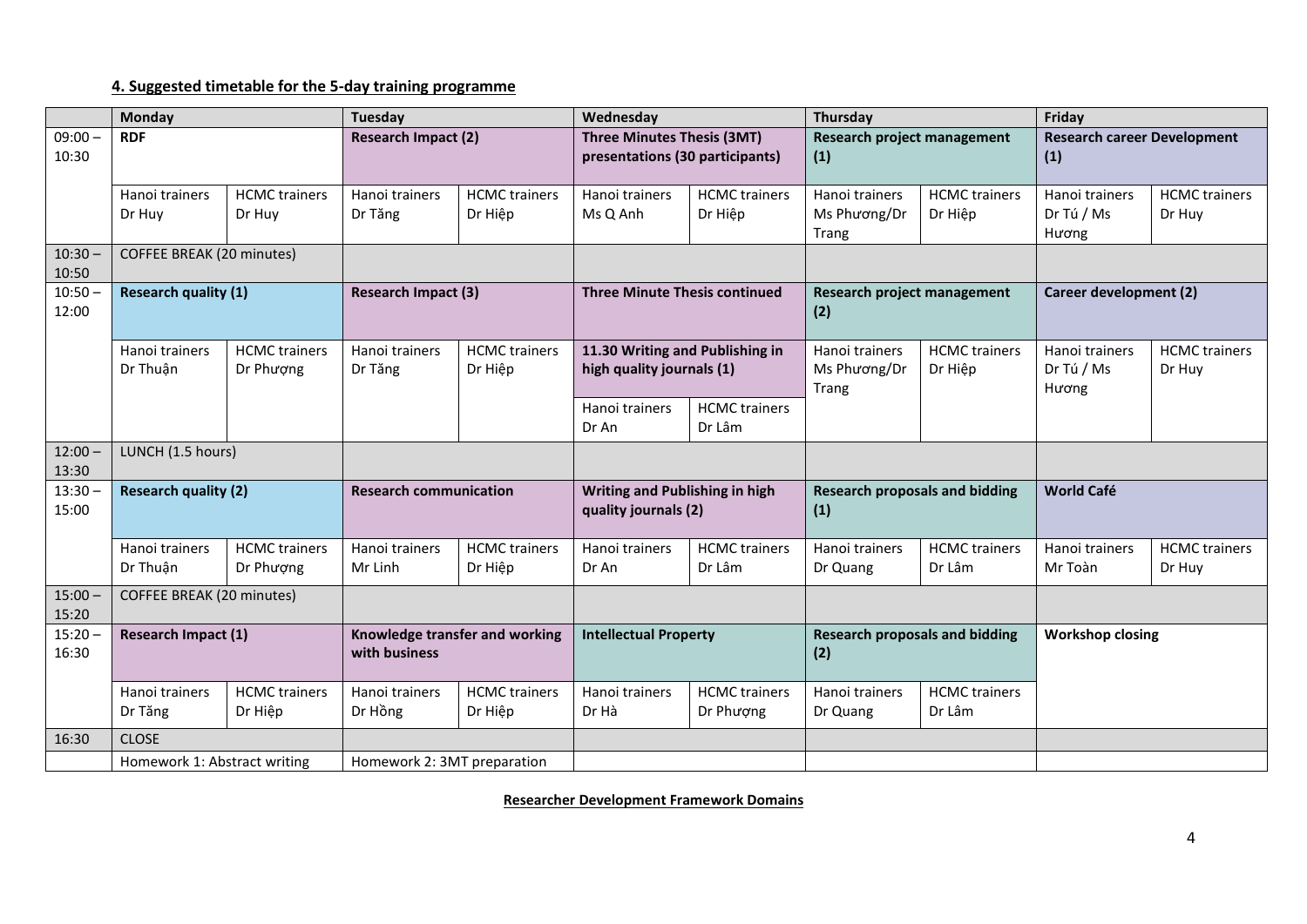| <b>Knowledge and intellectual abilities</b> | <b>Personal Effectiveness</b> | <b>Research Governance and Organisation</b> | Engagement, influence and impact |
|---------------------------------------------|-------------------------------|---------------------------------------------|----------------------------------|
|---------------------------------------------|-------------------------------|---------------------------------------------|----------------------------------|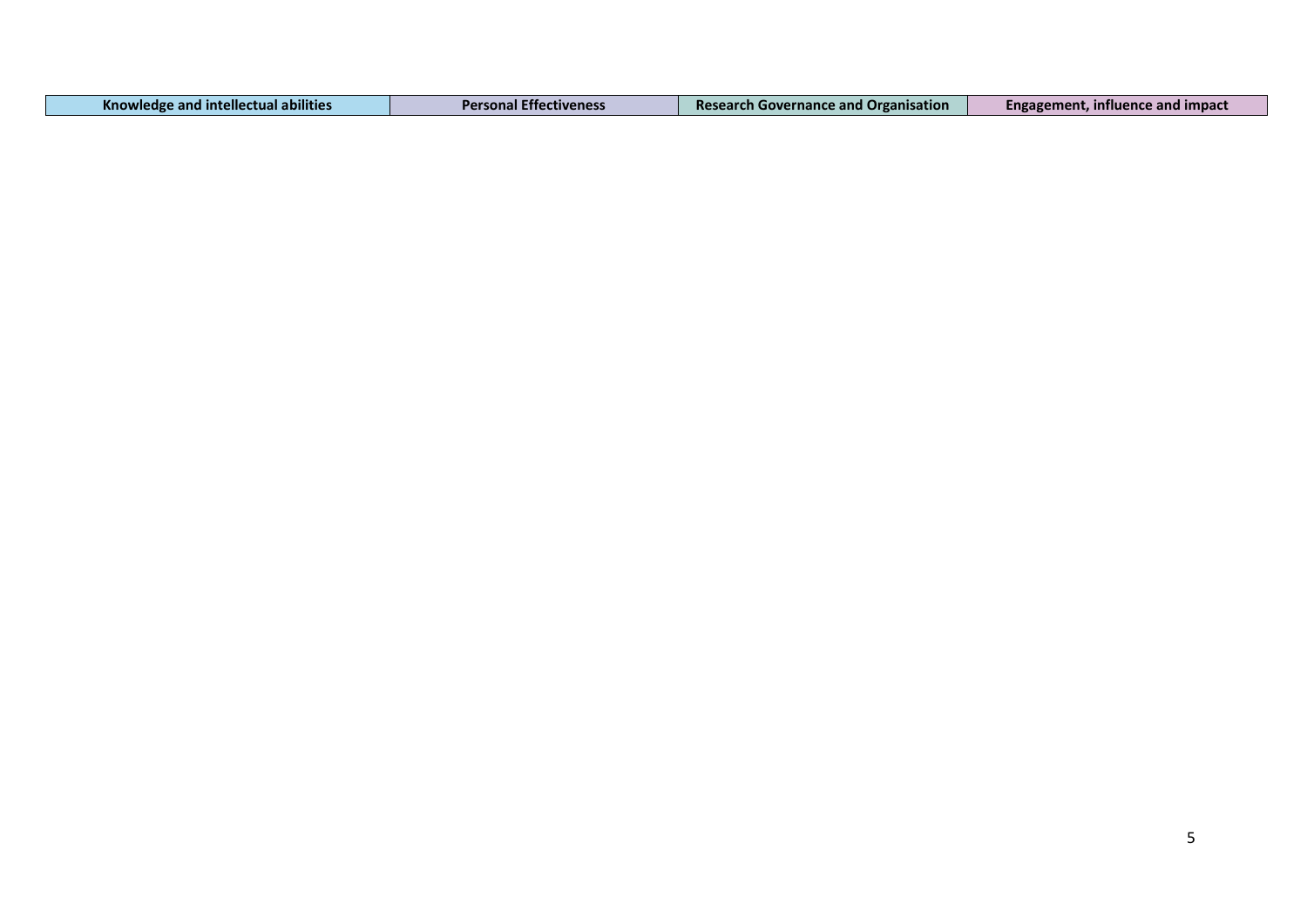# **5. Details for each module**

The Vietnamese trainers of these courses are free to design, prepare and deliver their modules accordingly, using the materials (slides, handouts, activities) provided by the UK consultants. However, the trainers will need to use the following information for each of the modules to ensure that the material is suitable. Outlined below are the following for each module:

| <b>Learning Objectives</b>   | These are the key learning objectives for the module and by the   |
|------------------------------|-------------------------------------------------------------------|
|                              | end of the module delivery all participants should have achieved  |
|                              | these                                                             |
| <b>Key elements</b>          | These are the key aspects of the module, the main sub topics      |
|                              | that should be covered to ensure that the overall module is       |
|                              | delivered successfully                                            |
| <b>Key messages</b>          | These are the key messages related to the module that need to     |
|                              | be imparted on the trainees through the delivery of the module    |
| Why this is important        | This outlines why it is important that trainees learn and         |
|                              | understand the material in this module $-$ why it is important to |
|                              | them and how this links to the Vitae RDF                          |
| Other modules this module is | This shows how this module links with other modules in the        |
| linked with                  | training. As there will need to be reference in how these are all |
|                              | drawn together into the training programme as a whole             |

#### **5.1 General training**

# *5.1.1 Opening session and context setting*

This module sets the scene for the whole training by outlining what the overall project is trying to achieve. The training objectives will be outlined. It is an opportunity for the trainers to ensure that the participants are clear what is expected of them and what they can expect from the trainers. The Vitae RDF should also be introduced in this session to provide the framework for the training as a whole.

| <b>Learning Objectives</b>                               | <b>Key Elements</b>                          |
|----------------------------------------------------------|----------------------------------------------|
| Participants understand the purpose of<br>$\blacksquare$ | Introduction into the background of the<br>٠ |
| the project and the purpose, structure                   | project                                      |
| and delivery of training                                 | Overview of the training that will be<br>٠   |
| Participants have an understanding of<br>٠               | delivered                                    |
| the Vitae RDF                                            | Overview of the Vitae RDF<br>п               |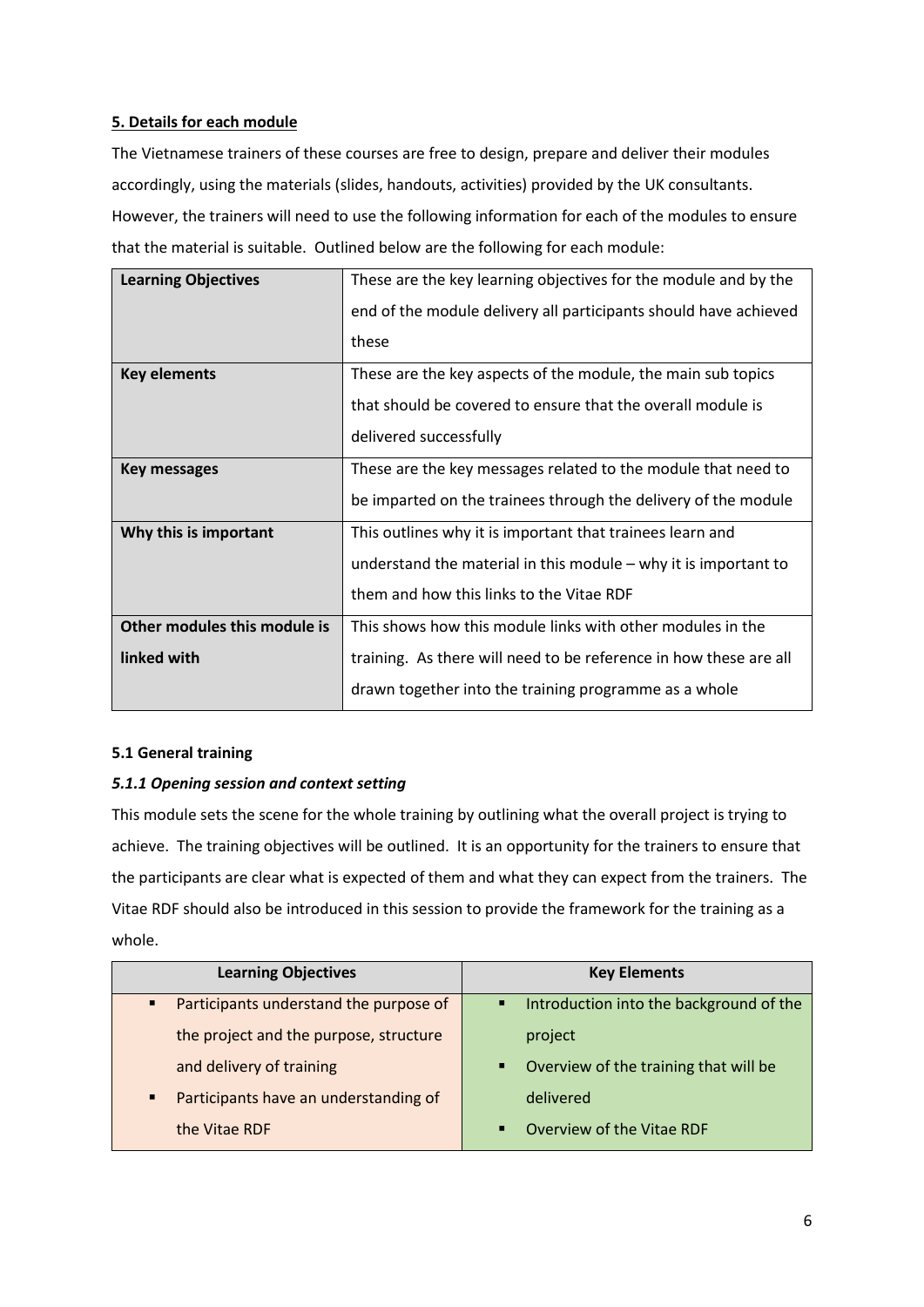| <b>Trainers and Participants are familiar</b><br>$\blacksquare$<br>with one another<br>Participants are clear about the<br>■<br>expectations of them and the trainers | Expectations for the trainees and<br>trainers |
|-----------------------------------------------------------------------------------------------------------------------------------------------------------------------|-----------------------------------------------|
| <b>Key Messages</b>                                                                                                                                                   | Why this is important                         |
| Why this training is important                                                                                                                                        | This module sets the context for the<br>п     |
| Why they are being trained in this                                                                                                                                    | whole training and allows participants        |
| What is expected of them                                                                                                                                              | to understand the purpose                     |
| Understand the background, context,                                                                                                                                   | It makes it clear to the participants<br>٠    |
| purpose and framework for the training                                                                                                                                | what to expect from the week and              |
|                                                                                                                                                                       | what the expectations are of them             |
|                                                                                                                                                                       | It provides the framework that<br>٠           |
|                                                                                                                                                                       | underpins all of the training modules         |

| Other modules this topic is linked with                                                             |
|-----------------------------------------------------------------------------------------------------|
| ALL – this provides the context and foundation for all of the modules that will be delivered in the |
| training programme.                                                                                 |

# *5.1.2 World Café*

This is the final module that is run in the training. It is an interactive and reflective session designed to consolidate the learning from the week.

| <b>Learning Objectives</b>                                | <b>Key Elements</b>                         |
|-----------------------------------------------------------|---------------------------------------------|
| Participants consolidate their learning<br>$\blacksquare$ | World café session<br>п                     |
| from the past week and learn from one                     |                                             |
| another                                                   |                                             |
|                                                           |                                             |
| <b>Key Messages</b>                                       | Why this is important                       |
| Review and reflection of the material                     | This module consolidates all of the<br>п    |
| covered in the training week                              | learning from the whole training course     |
|                                                           | It is an energetic interactive and fun<br>п |
|                                                           | way to summarise the learning               |
|                                                           | achieved by the participants                |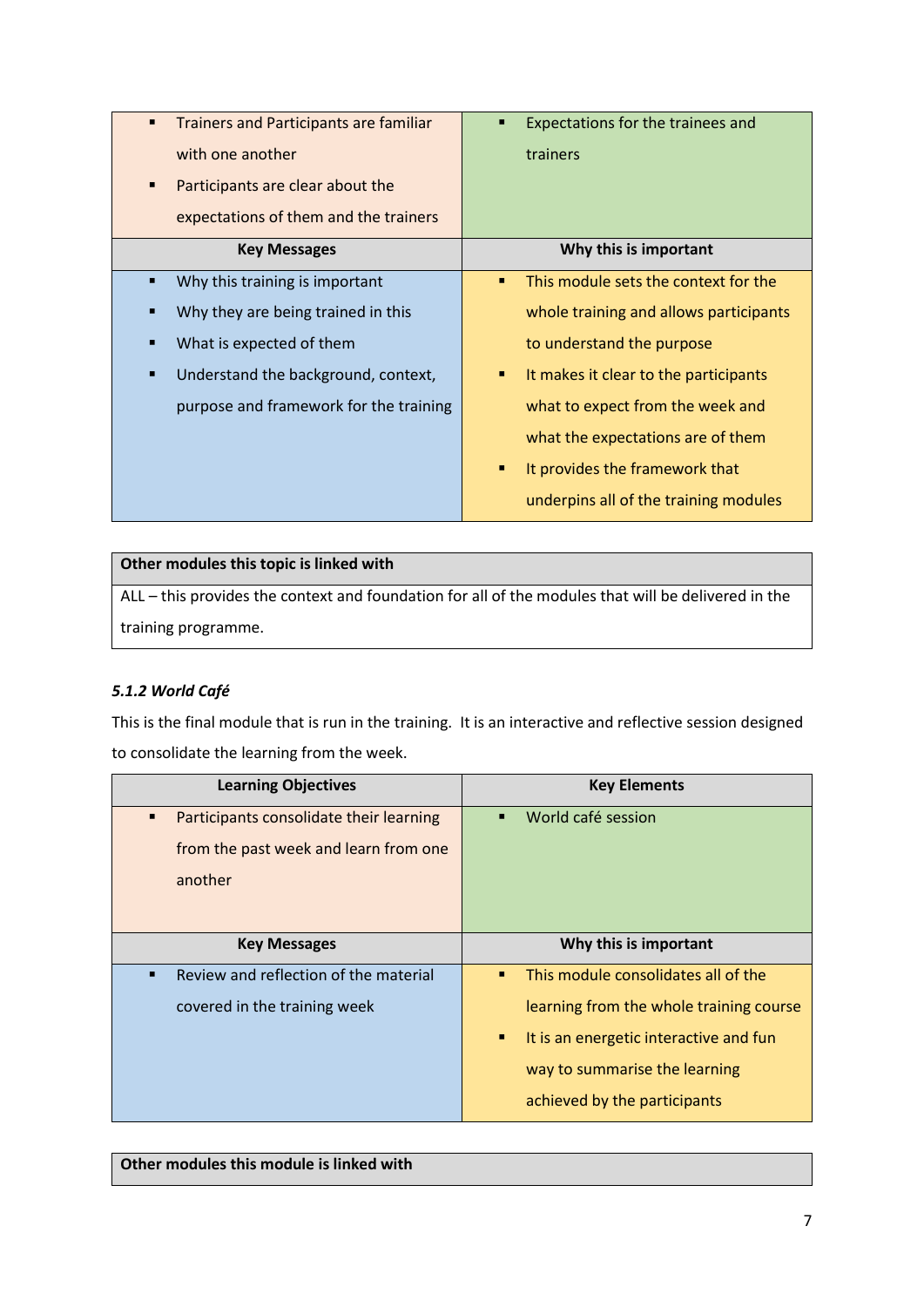ALL – this module consolidates all of the learning from the whole week and is used as a method to help the participants reflect on their learning. All topics from the week should be covered where possible. This module encourages individual reflection and peer to peer learning.

#### *5.1.3 Career Development and Action Planning*

This module is designed to encourage researchers to take charge of their career development and understand why it is important to have a career development plan and to make action plans to be implemented following the training.

| <b>Learning Objectives</b>                   | <b>Key Elements</b>                                   |
|----------------------------------------------|-------------------------------------------------------|
| Participants will know why it is<br>п        | <b>Research career planning</b><br>п                  |
| important to have a career plan              | Why plan and what plans should look                   |
| Participants will understand how career<br>٠ | like                                                  |
| development links back to the 5 Ps and       | Career development and the 5 Ps and<br>٠              |
| <b>OSR</b>                                   | <b>OSR</b>                                            |
| Participants will understand the<br>٠        | Why mentors are important                             |
| importance of and how to work with           | <b>Working towards Professorship</b><br>٠             |
| others to develop their career               | Developing a personal research<br>٠                   |
| Participants will know how to promote        | strategy                                              |
| themselves                                   | Promoting yourself as a researcher<br>п               |
| Participants will develop an action plan     | Collaborators                                         |
|                                              | <b>Action planning</b>                                |
|                                              |                                                       |
| <b>Key Messages</b>                          | Why this is important                                 |
| Career development is key to ensure<br>×,    | <b>Personal Effectiveness: The personal qualities</b> |
| researchers progress in their careers        | to become an effective researcher                     |
| Career development is a personal<br>٠        | Establishing clear career development                 |
| journey that requires planning,              | plans linked to goals results in                      |
| dedication and commitment                    | researchers progressing in their career               |
| You need to promote yourself as a<br>п       | The development of individual<br>٠                    |
| researcher                                   | researchers benefits the individual                   |
| You need to collaborate to develop in        | researchers but also their institutions               |
| your career                                  | and ultimately Vietnam                                |
| Career development links back to the 5       | As individuals develop they can also                  |
| Ps and OSR and how you can achieve           | help others develop and provide                       |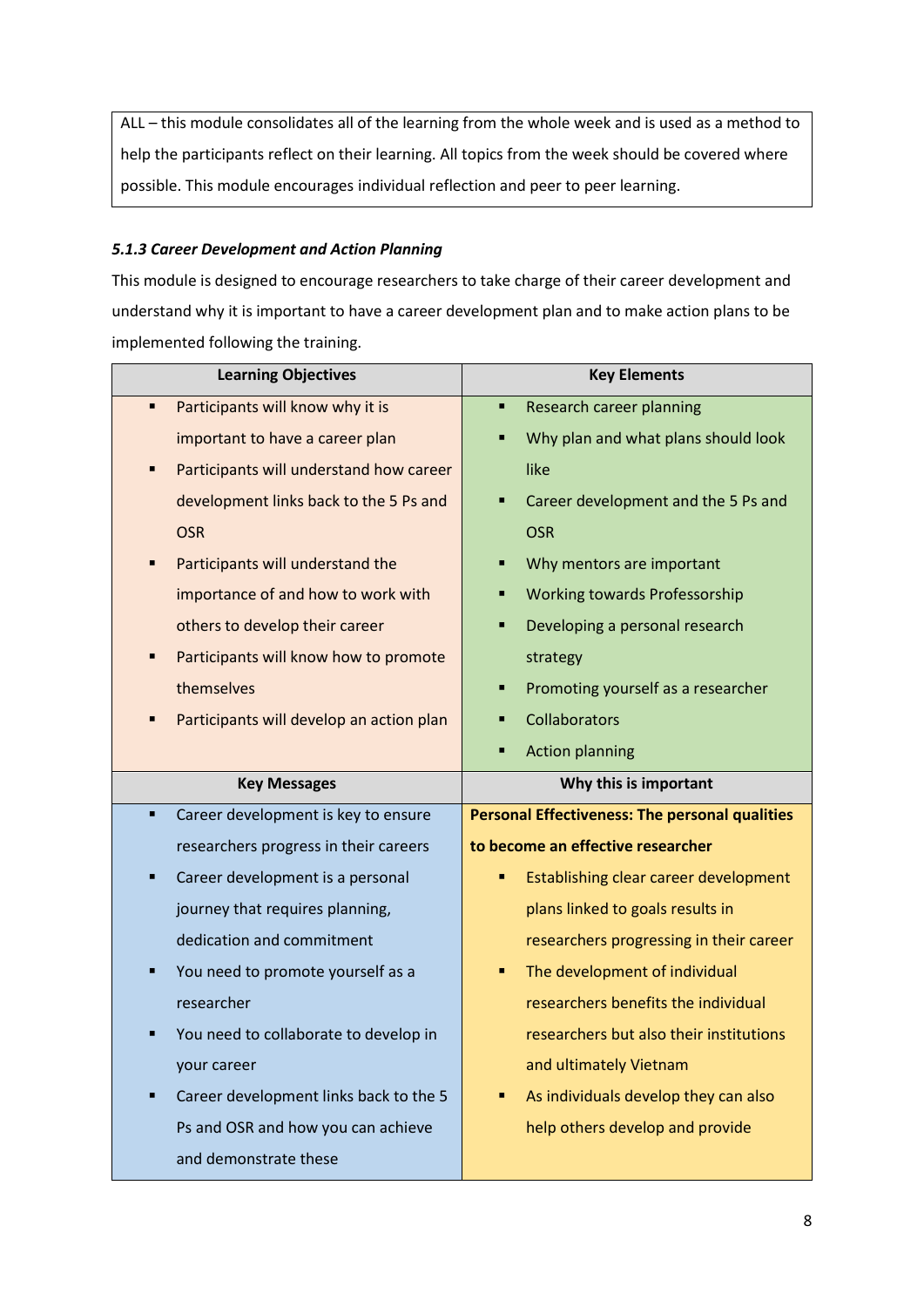| mentorship and leadership to others in     |
|--------------------------------------------|
| their institution                          |
| Developing researchers results in<br>٠     |
| higher quality research and achieving      |
| OSR and 5 Ps                               |
| Understanding where a researcher sits<br>٠ |
| within their research context means        |
| they are able to influence their field     |

# **Other modules this topic is linked with**

This module is linked to all of the other modules in the training.

## **5.2 Academic Research Excellence modules**

## *5.2.1 Research Quality: 5 Ps and Originality Significance and Rigour*

This is one of the key modules of the training. It outlines the indicators that demonstrate high quality research. All trainees should understand the concepts of Originality, Significance and Rigour to deliver high quality research. This module also introduces the concept of the 5 'P's (Prestige, PhDs, Publications, Public Profile, Pounds) that also underpin the other modules in this training,

| <b>Learning Objectives</b>                    | <b>Key Elements</b>                       |
|-----------------------------------------------|-------------------------------------------|
| Participants will understand what<br>٠        | Defining and understanding research<br>п  |
| Research Quality indicators are and           | quality                                   |
| why they are important                        | Why we need Research Quality<br>п         |
| Participants will know what Originality,<br>п | indicators                                |
| Significance and Rigour mean and how          | Outlining the 5 'P's<br>п                 |
| these can be applied to their work            | Definitions of O, S and R as quality<br>п |
| Participants will understand the 5 'P's       | indicators                                |
| and how these relate to research              | Recognising OSR in your work and          |
| quality                                       | others                                    |
|                                               | Peering and reviewing<br>п                |
|                                               | Validation frameworks - REF               |
| <b>Key Messages</b>                           | Why this is important                     |
|                                               | Knowledge and intellectual abilities:     |
|                                               | The knowledge, intellectual abilities and |
|                                               | techniques to do research                 |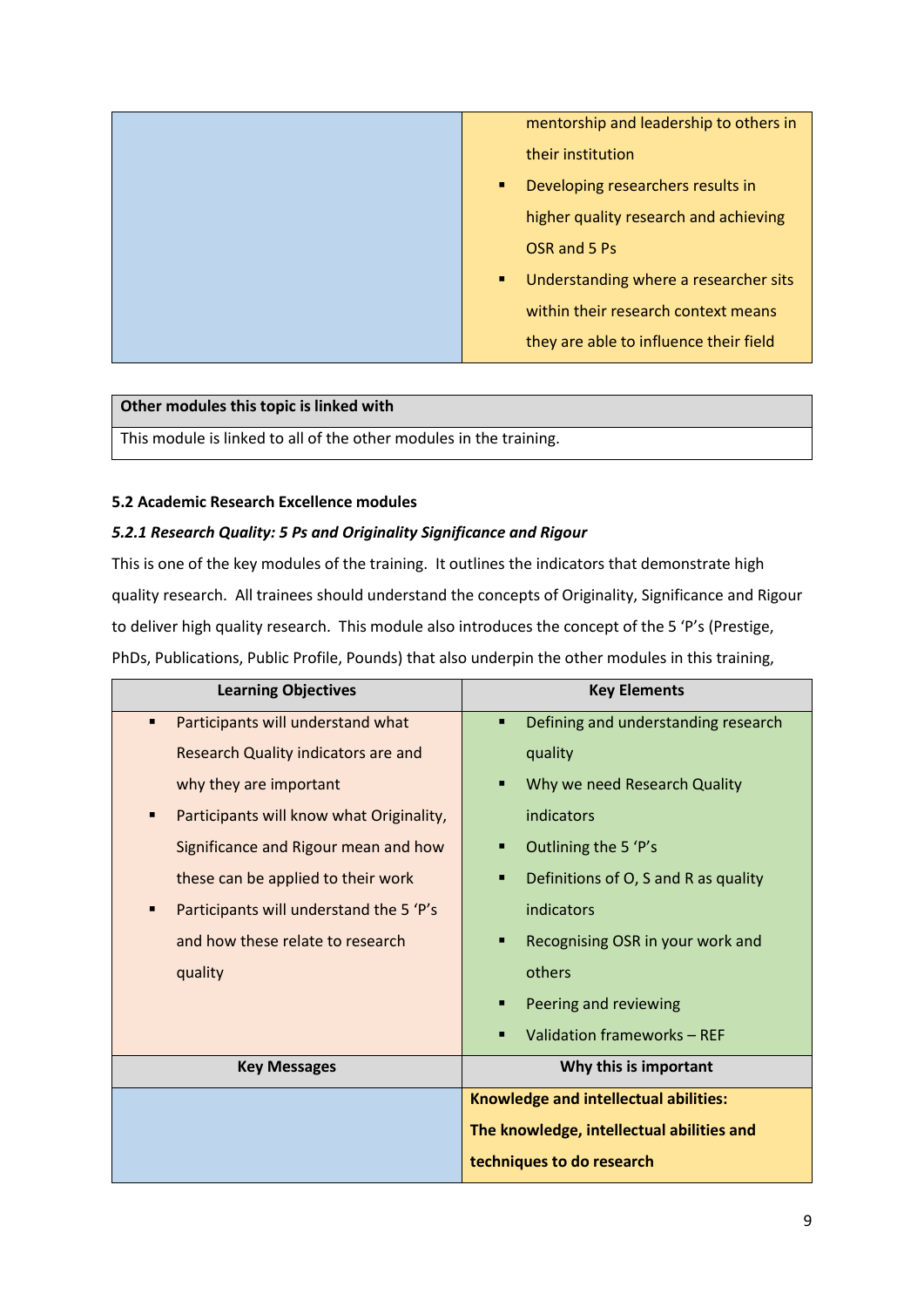- Understanding and demonstrating OSR in research is fundamental to producing high quality research
- The 5 'P's are a key indicator of research quality and all researchers should be aware of these
- Being able to recognise OSR in research is an important skill
- Understanding the REF framework helps understand the importance of OSR in research
- Understanding the importance of undertaking OSR research is fundamental to understanding how to produce high quality research
- Producing high quality research increases the chances of publishing in high quality journals, obtaining funding from research, increasing the likelihood of impact from research and increases the opportunity for collaborations.

- All other modules OSR underpins all of the training that is being delivered in this course
- Being able to undertake research that is recognised of being high quality increases your profile and prestige as a researcher.
- Knowledge transfer and working with business: Producing high quality research increases the opportunity to collaborate with others both within and outside of academia.
- IP: When working with businesses understanding your IP rights will help increase the ability to utilise the outputs of your high quality research
- Impact: Producing high quality research and increasing collaborations increases the likelihood of achieving impact from your research.
- Bidding and Winning: Demonstrating high quality research is an important aspect when applying for external research funding.
- Research project Management: Being able to manage research projects effectively increases the chances that you will produce high quality research
- Research Communication: Being able to communicate about your research increases the research and significance of your research as well as impacting your profile and prestige.

# *5.2.2 Research Impact*

This module outlines what research impact is and why it is important. It outlines the different types of impact a researcher can have and how they can achieve impact from their research. It also explores who researchers can work with to maximise the impact from their research.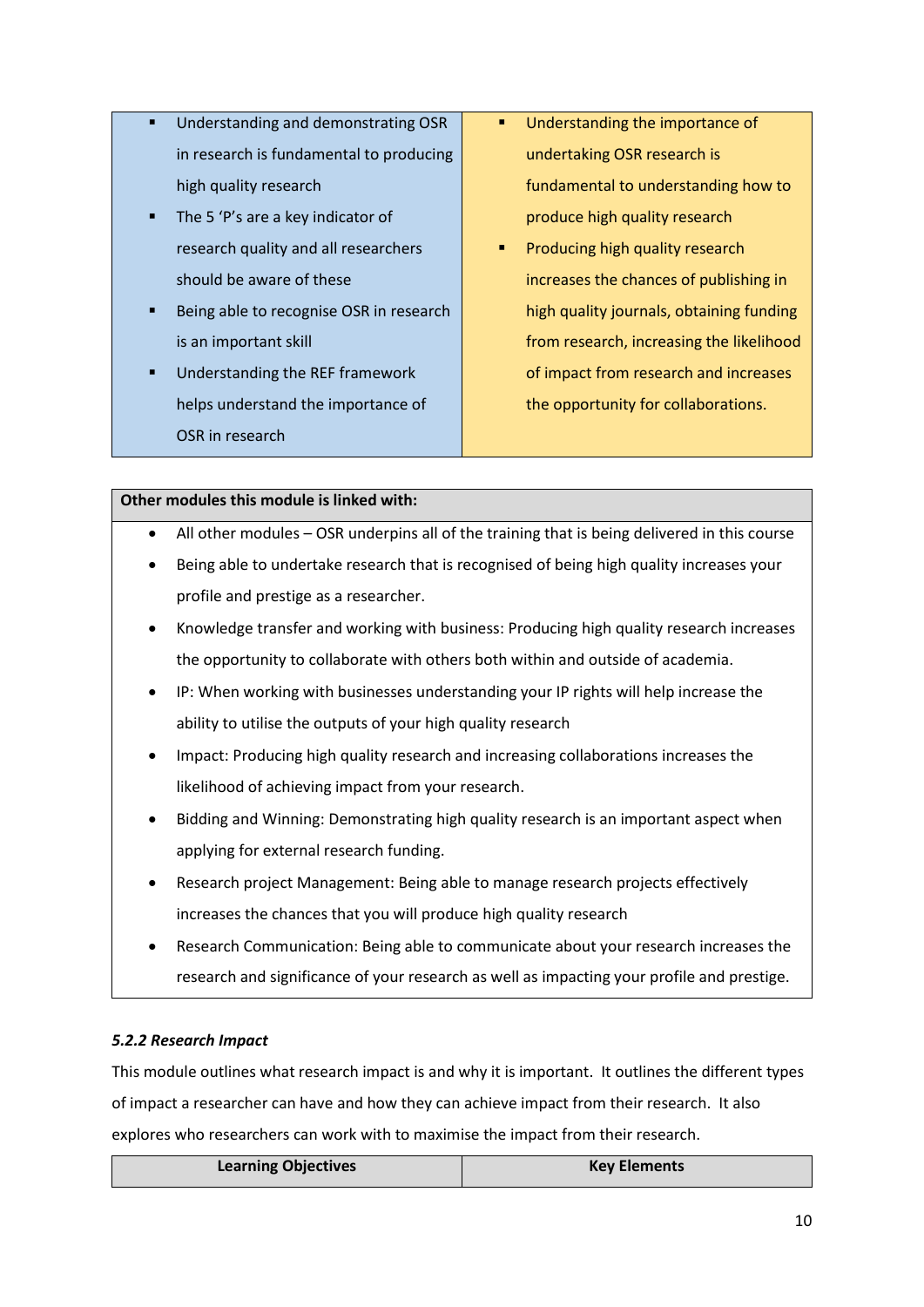| Participants will understand what<br>٠          | What research impact is and why it is<br>п   |
|-------------------------------------------------|----------------------------------------------|
| research impact is and why it is                | important                                    |
| important                                       | What activities are required to achieve<br>п |
| Participants will know the different            | impact                                       |
| types of impact that research can have          | What are the different types and levels      |
| Participants will be able to differentiate<br>Ξ | of impact                                    |
| between, the pathways to impact and             | UK context for research impact -REF          |
| the impact achieved                             | and Research Councils                        |
| Participants will know why it is<br>Ξ           | Example of impact in UK REF case study       |
| important to work with others to                | Example of impact in Vietnam                 |
| achieve impact                                  | Working with others to achieve impact<br>п   |
| Participant will know how to measure<br>■       | Planning, capturing and measuring            |
| and capture impact in their projects            | impact                                       |
| <b>Key Messages</b>                             | Why this is important                        |
| Research impact is important<br>٠               | <b>Engagement, influence and impact: The</b> |
| Impact can be achieved in any different         | knowledge and skills to work with others to  |
| ways                                            | ensure the wider impact of research          |
| Impact is greater when working with<br>Ξ        |                                              |
| others                                          | Achieving impact from research               |
| Impact needs to be planned                      | increases researchers' profile and           |
|                                                 | prestige                                     |
|                                                 | Funders like to see that the research        |
|                                                 | they are funding is having an impact in      |
|                                                 | the real world                               |
|                                                 | Working with others broadens the<br>п        |
|                                                 | scope of your research                       |
|                                                 | Achieving impact from research means<br>٠    |
|                                                 | that the research makes a difference         |
|                                                 | and benefits society                         |
|                                                 | Gives the researchers a sense of<br>п        |
|                                                 | satisfaction                                 |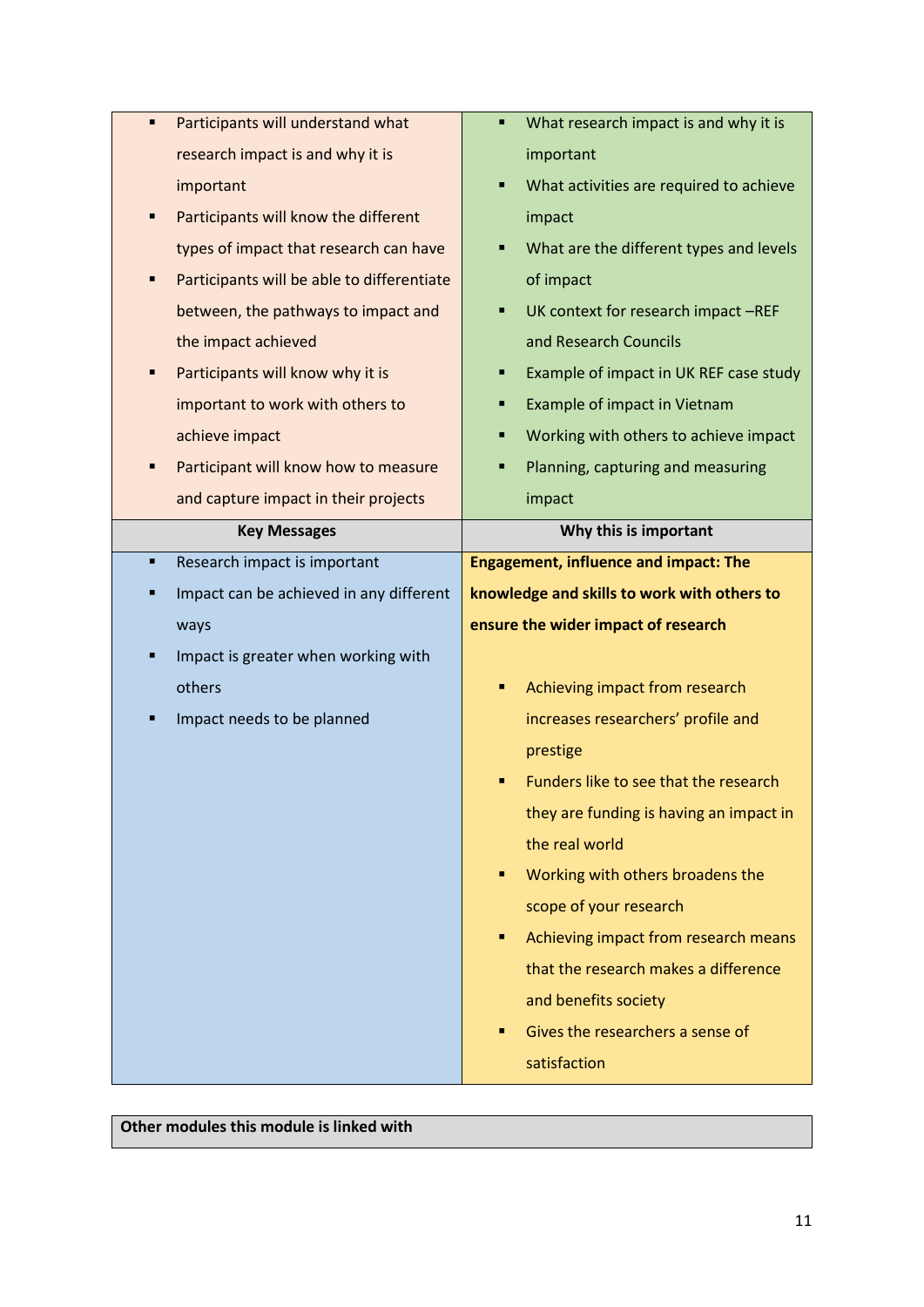- OSR Impact is inherently linked with OSR this is because if you are undertaking research of a high quality you are more likely to have an impact from that research
- Research communication Being able to communicate about your research effectively to a range of audiences increases the chance of you achieving an impact from your research
- Knowledge transfer and working with business: Working and collaborating with businesses increases the chance of achieving impact from your research
- Bidding and winning: Being able to demonstrate the impact that your research will have or has had will influence whether funders want to fund your research.

# *5.2.3 Writing and publishing in high quality journals*

This module aims to ensure researchers are aware of why it is important to write well and also provides them with some tips and tricks to write well. It covers how to write good abstracts, how to use graphs and diagrams well and the importance of proof reading. This links back to the P of Publishing/Papers – being able to produce high quality journal articles that are published in high quality journal papers.

| <b>Learning Objectives</b>              | <b>Key Elements</b>                                     |
|-----------------------------------------|---------------------------------------------------------|
| Participants will understand the<br>п   | Why write well?<br>٠                                    |
| importance of writing well and having   | Writing tips: sentence level skills;                    |
| papers published in high quality        | paragraphs; topic sentences; structure;                 |
| journals and how this relates back to   | provocative questions                                   |
| <b>OSR</b>                              | How to write an abstract                                |
| Participants will have the knowledge of | Diagrams, Graphs                                        |
| what skills are required to undertake   | Reviewing                                               |
| high quality writing                    | Proofreading                                            |
| Participants will know how to use       |                                                         |
| diagrams and graphs                     |                                                         |
| <b>Key Messages</b>                     | Why this is important                                   |
| Writing well is important to get        | <b>Engagement, influence and impact: The</b>            |
| published in high quality journals      | knowledge and skills to work with others to             |
| You must be able to write well and use  | ensure the wider impact of research                     |
| diagrams and graphs effectively         | It is important for researchers to get                  |
| Proofreading is important<br>п          | their work in high quality journals                     |
|                                         | This increases their profile in their<br>$\blacksquare$ |
|                                         | academic community                                      |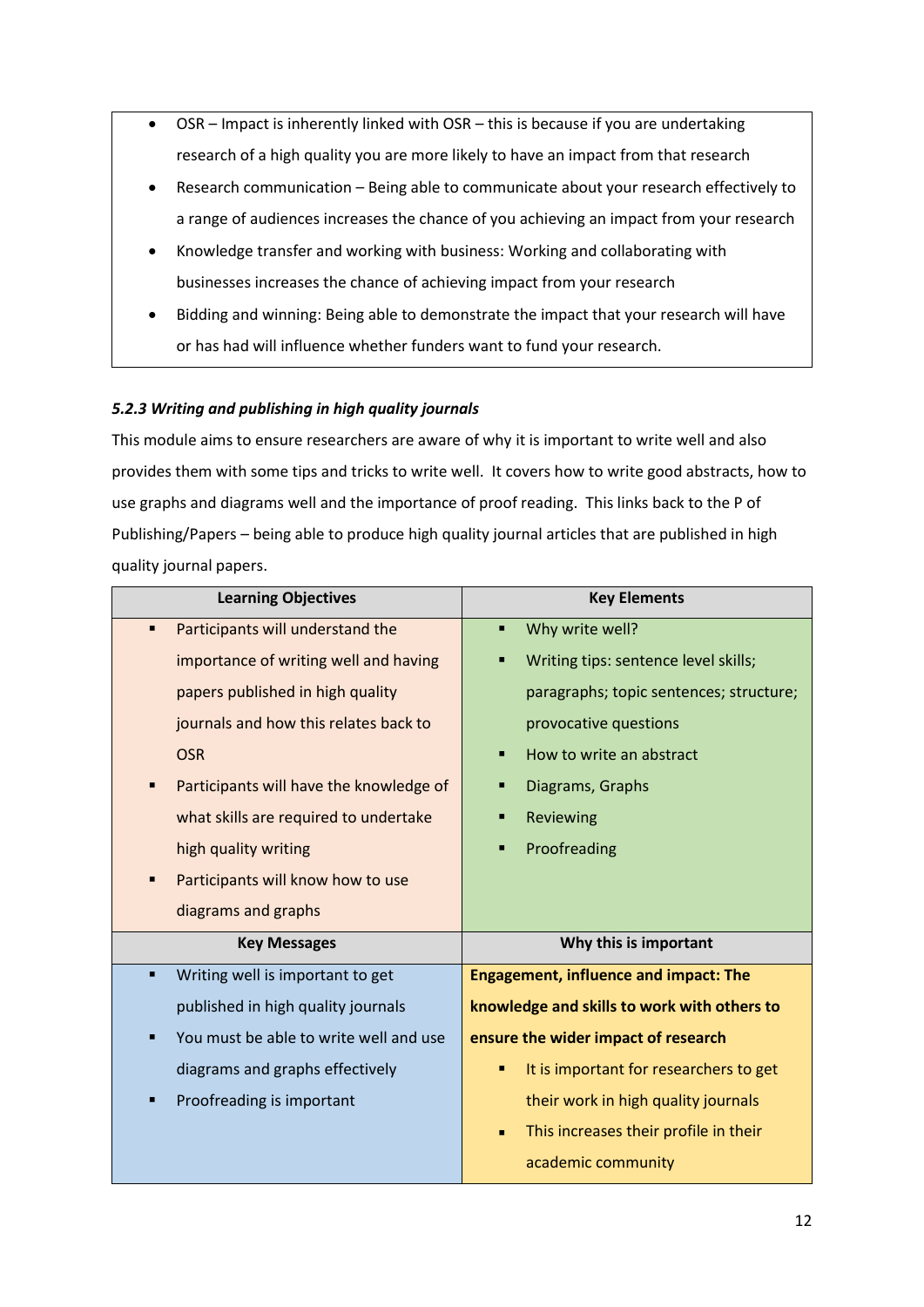| This increases the opportunity for<br>$\blacksquare$ |
|------------------------------------------------------|
| collaborations                                       |
| Academic impact – influencing and<br>$\blacksquare$  |
| engaging in their field                              |
| Academics are rated on number of                     |
| citations they have and the quality of               |
| the journals they publish in!                        |
|                                                      |

- OSR- undertaking high quality research means that you can publish high quality journals
- Impact being able demonstrate impact in journals increases the success of your journal
- Research Communication: Being able to write well increases your ability to communicate your research to a range of audience

# **5.3 Transferable Researcher Skills**

#### *5.3.1 Research project management*

Being able to effectively manage and run a research project is an important skill that all researchers must have to ensure that their research projects are a success. This module covers all aspects of project management, including scope, objectives, tasks, risk management, project planning tools and stakeholders. It also covers the important attributes that an effective project manager must demonstrate.

| <b>Learning Objectives</b>                | <b>Key Elements</b>                          |
|-------------------------------------------|----------------------------------------------|
| To be able to use project management<br>٠ | What a project is<br>٠                       |
| tools                                     | Project scope<br>■                           |
| To be able to plan a project effectively  | Identifying tasks                            |
| To identify and plan project tasks        | Project objectives<br>■                      |
| To understand, analyse and manage         | Project planning tools                       |
| risk                                      | Risk management<br>п                         |
| To undertake stakeholder analysis         | <b>Stakeholders</b><br>п                     |
|                                           | Project manager skills<br>п                  |
| <b>Key Messages</b>                       | Why this is important                        |
| Researchers should use project<br>п       | <b>Research Governance and Organisation:</b> |
| management tools                          | Knowledge of the professional standards and  |
|                                           | requirements to do research                  |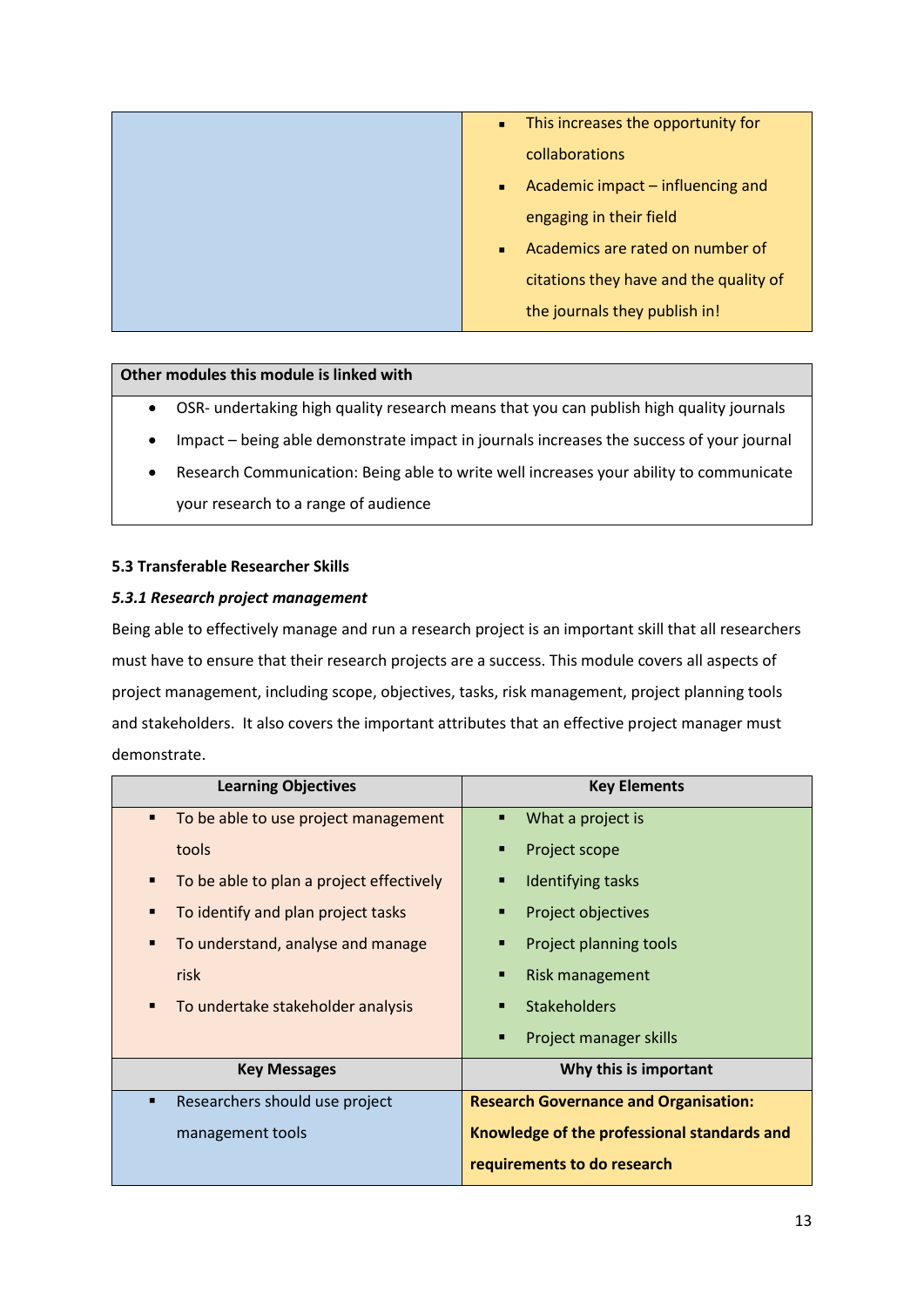- Researchers should properly plan projects
- When undertaking projects you should consider risk early
- You should consider your stakeholders
- Researchers should demonstrate skills to be an effective project manager
- **•** Project management underpins all the work that researchers undertake
- Researchers will always be required to manage projects of various types and sizes
- **Effective project management is** important for a researcher's reputation and helps in attracting future funding and research collaborations
- Well managed research projects will have a greater capacity for impact

- Impact planning your project and effective project management increases the chance of having an impact from your project (working with stakeholders, communicating your research, planning impact into project plans)
- Knowledge transfer and working with business effective project management skills give businesses confidence you will deliver and therefore more likely to work with you
- OSR being able to manage project effectively increases chance of producing high quality research
- Bidding and winning Project managing funding proposal development and funded research projects is essential.

# *5.3.2 Research Communication*

Being able to communicate about your research to a variety of audiences is an important skill for all researchers to have. This module outlines the importance of communicating about research, understanding your audience and developing communication plans. The 3-minute thesis is a very important aspect of the overall training programme as it encourages researchers to communicate about their research in a concise and effective way to audiences outside of their discipline. It also gives them the confidence to stand up in front of others and speak about their research.

| <b>Learning Objectives</b>                                              | <b>Key elements</b>                                |
|-------------------------------------------------------------------------|----------------------------------------------------|
| • To be able to apply techniques to<br>communicate in a concise, clear, | • 3 minute thesis<br>Why communicating research is |
|                                                                         | important                                          |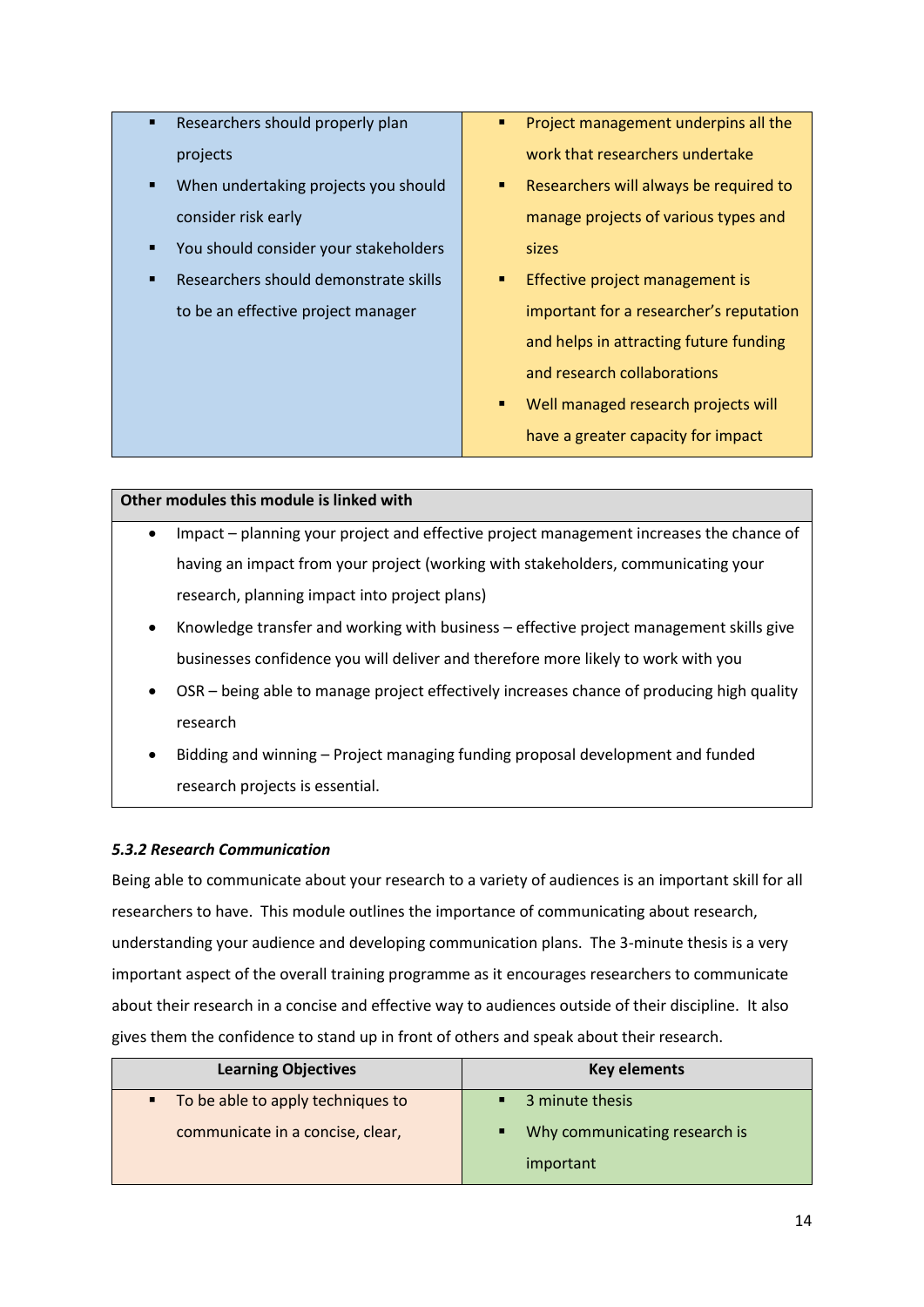|    | articulate and engaging manner using  | Developing a communication plan<br>٠         |
|----|---------------------------------------|----------------------------------------------|
|    | different techniques                  | <b>Communication objectives</b>              |
|    | To understand why communicating       | Understanding your audience<br>Ξ             |
|    | about their research is important     |                                              |
|    | To know how to develop a              |                                              |
|    | communication plan                    |                                              |
|    | To know the elements of a             |                                              |
|    | communication plan                    |                                              |
|    | To be able to write communication     |                                              |
|    | objectives                            |                                              |
|    | To be able to adapt communication     |                                              |
|    | methods according to the audience     |                                              |
|    |                                       |                                              |
|    | <b>Key Messages</b>                   | Why this is important                        |
| ×, | It is important to be able to clearly | <b>Engagement, influence and impact: The</b> |
|    | communicate about your research to a  | knowledge and skills to work with others to  |
|    | range of audiences                    | ensure the wider impact of research          |
| п  | Researchers need to develop and use   | Researchers need to know how to              |
|    | communication plans                   | effectively communicate research to a        |
| п  | You need to outline your              | range of audiences to maximise               |
|    | communication objectives              | influence and impact.                        |
|    | You need to understand the audience   | Communicating effectively is important<br>٠  |
|    |                                       | for attracting research funding.             |
|    |                                       | Having a communication plan improves<br>٠    |
|    |                                       | efficiency and effectiveness of              |

- Impact the ability to communicate research effectively increases the potential impact of any research. Without effective research communication and working with others, impact can be difficult to achieve.
- OSR Effective research communication enables the sharing of ideas and best practice leading to an improvement in all aspects of OSR.
- Bidding and winning communication plans and pathways to impact are often required within funding proposals.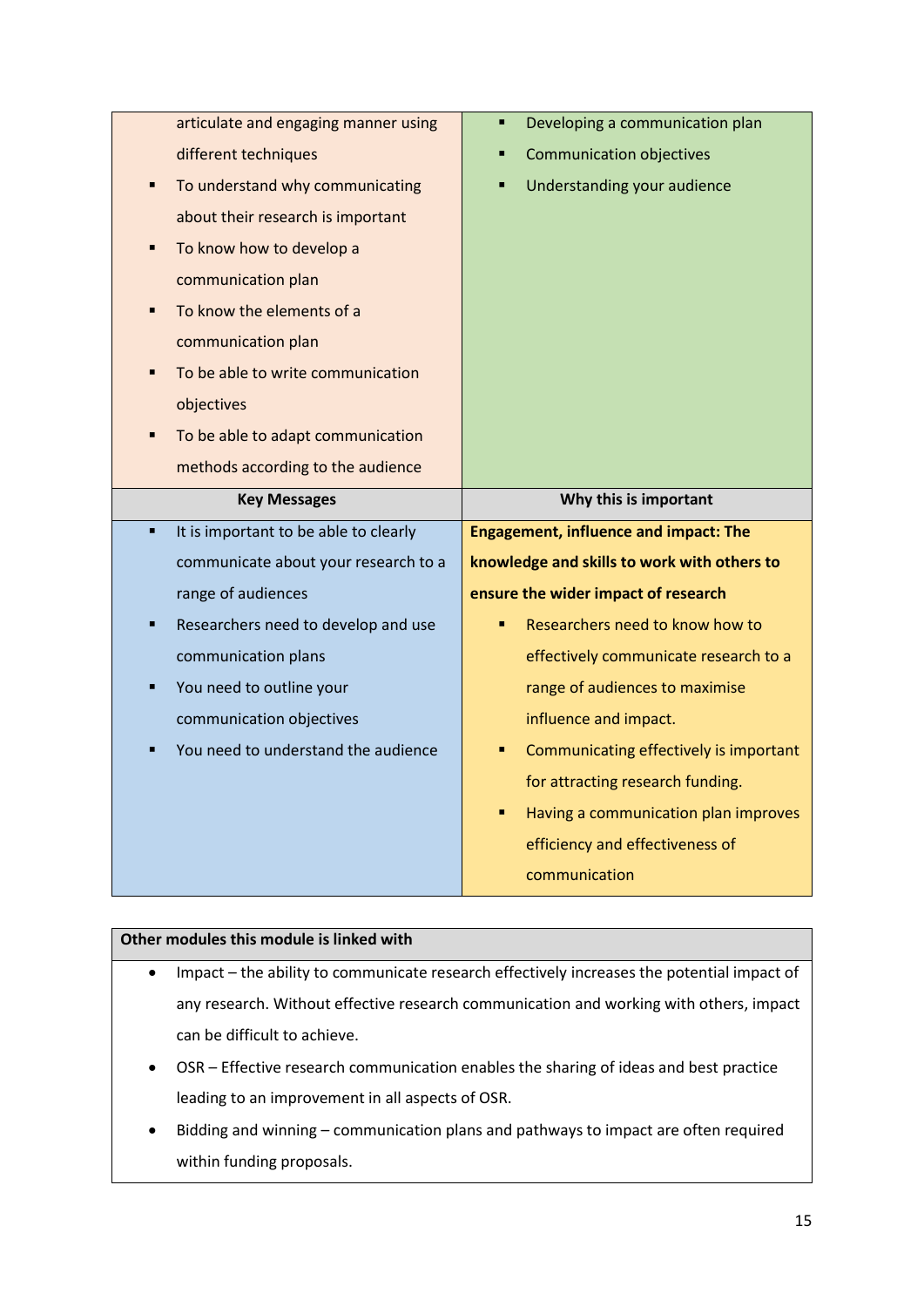## *5.3.3 Intellectual Property*

It is important that Researchers know what intellectual property is and what their Intellectual Property Rights are. This is important because researchers should retain as much Intellectual Property as possible. When working with others it is important that researchers have the knowledge of what IP is and how to negotiate their rights.

| <b>Learning Objectives</b>                   | <b>Key Elements</b>                              |
|----------------------------------------------|--------------------------------------------------|
| To understand what IP is<br>٠                | What constitutes Intellectual Property<br>п      |
| To understand the difference between<br>Ξ    | in a legal sense                                 |
| background and foreground IP                 | What IP researchers produce and its<br>Ξ         |
| To appreciate the importance of<br>٠         | importance to them                               |
| retaining IP ownership                       | Understanding the views of IP by<br>Ξ            |
| To understand what researchers use IP<br>п   | different organisations through a role           |
| for                                          | play negotiation exercise                        |
| To understand that different                 |                                                  |
| organisations have different reasons for     |                                                  |
| wanting IP ownership                         |                                                  |
| To understand how IP will be referred<br>Ξ   |                                                  |
| to in research project agreements            |                                                  |
| To have sufficient IP knowledge to<br>п      |                                                  |
| negotiate IP arrangements with               |                                                  |
| partners                                     |                                                  |
| To understand what patents, copyright,<br>Ξ  |                                                  |
| design rights and trademarks protect         |                                                  |
| <b>Key Messages</b>                          | Why this is important                            |
| Always consider IP in research<br>п          | <b>Research governance and organisation: The</b> |
| agreements                                   | knowledge of the standards, requirements and     |
| Be aware of signing away IP rights and       | professionalism to do research                   |
| carefully examine contracts                  | All researchers produce IP                       |
| IP is important for being able to use<br>Ξ   | Only the owner of IP can benefit<br>Ξ            |
| research results to generate impact          | Without protecting IP researchers                |
| If researchers sign away IP rights they<br>Ξ | cannot benefit from their own research           |
| may not be able to use results from          | in the future - both academically (e.g.          |
| their research in the future                 | through publications) and                        |
|                                              | commercially.                                    |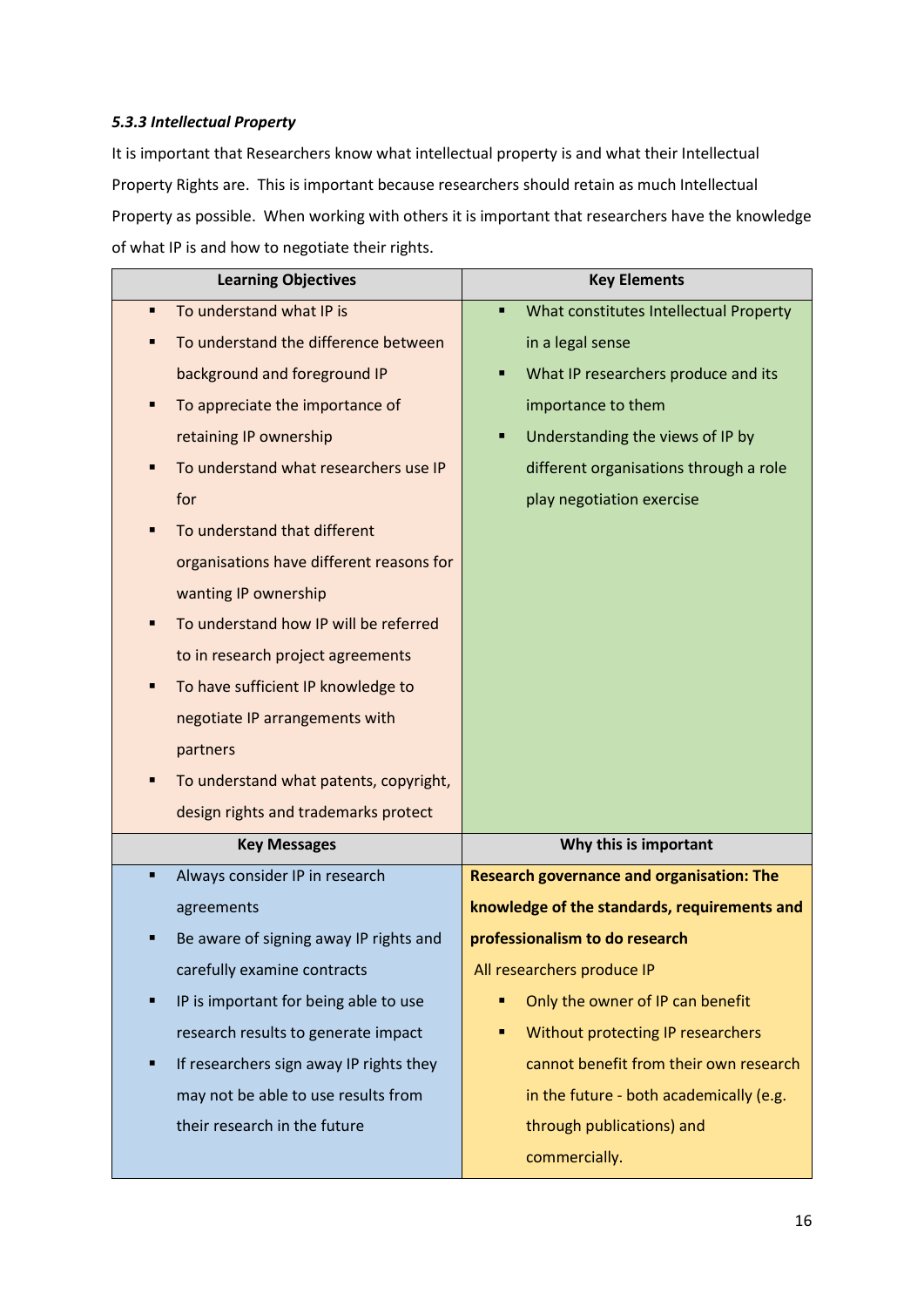- Knowledge transfer and working with business Intellectual property ownership and intellectual property protection is of particular importance when working with nonacademic project partners.
- Impact being able to use IP from research increases the ability to achieve impact from your research

# *5.3.4 Knowledge Transfer and working with business*

Working with businesses is an important part of innovating research and applying research into practice. Understanding how to collaborate with businesses and what knowledge transfer mechanisms there are between Researchers, research organisations and businesses will increase the chances of these collaborations happening.

| <b>Learning Objectives</b>                               | <b>Key Elements</b>                          |
|----------------------------------------------------------|----------------------------------------------|
| To appreciate the benefits,<br>$\blacksquare$            | What knowledge transfer is and what it<br>٠  |
| opportunities and challenges of                          | refers to                                    |
| working with business                                    | The challenges, benefits and                 |
| To understand what researchers have<br>$\blacksquare$    | opportunities for researchers of             |
| to offer businesses                                      | working with businesses                      |
| To understand what is meant by<br>$\blacksquare$         | The benefits to all involved                 |
| Knowledge Transfer                                       | Being able to describe and explain<br>п      |
| To understand the drivers for<br>$\blacksquare$          | benefits to others                           |
| knowledge transfer from a researcher                     | Being able to initiate appropriate           |
| perspective                                              | knowledge transfer activities with a         |
| To understand the drivers for<br>$\blacksquare$          | business correct partner                     |
| knowledge transfer from a business                       | Appreciating the business perspective        |
| perspective                                              |                                              |
| To know the activities researchers can<br>$\blacksquare$ |                                              |
| do to work with businesses                               |                                              |
| <b>Key Messages</b>                                      | Why this is important                        |
| To be able to work with businesses<br>$\blacksquare$     | <b>Engagement, influence and impact: The</b> |
| effectively researchers must be able to                  | knowledge and skills to work with others and |
| explicitly explain the benefits to                       | ensure the wider impact of research          |
| businesses                                               |                                              |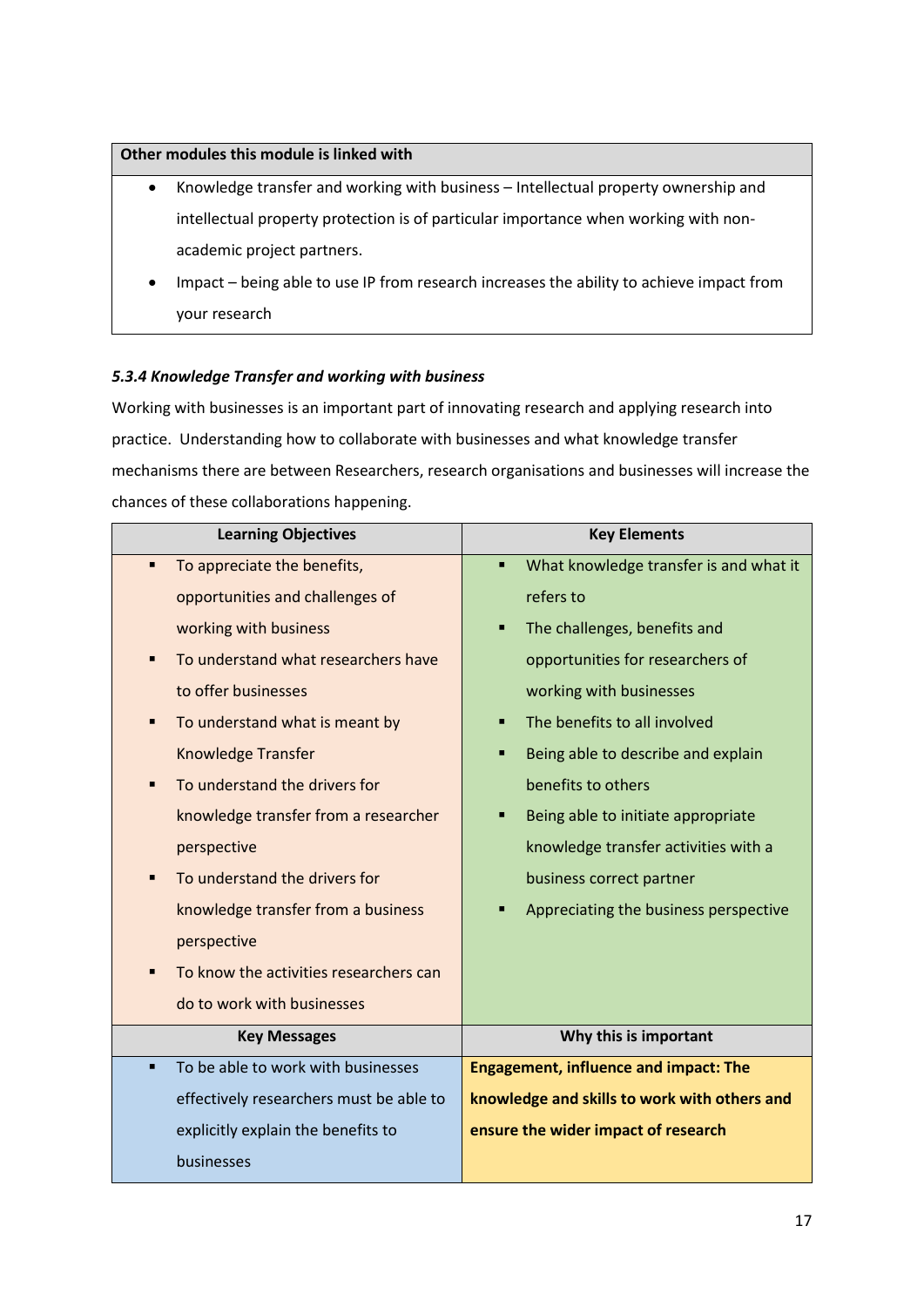- Researchers need to know the knowledge transfer activities they can initiate
- Knowledge transfer increases impact from research
- Successfully working with businesses is good for all stakeholders

The transfer of knowledge between researchers and the non-academic community enhances economic growth and societal wellbeing.

- For academics, working with businesses can be a way of gaining new perspectives, directions and approaches for research.
- The impact from researcher can be significantly enhanced through business collaborations.

# **Other modules this module is linked with**

- Research communication Working with businesses and any other non-academic partner requires highly effective research communication skills.
- Intellectual property When working with non-academic partners intellectual property needs to be a fundamental consideration.
- Impact Participating in knowledge transfer activities increases the likelihood of impact from your research

# *5.3.5 Bidding and winning; costing and pricing*

This module is split into two closely related topics with one focussing on proposal development and the other focussing on the budgetary and financial aspects of project proposals.

# *5.3.5.1 Bidding and winning*

All researchers should have the skills to apply for and win funding for their research. Funding means that the research can be undertaken. Researchers need to know how to understand funder requirements and how to write and structure proposals to increase the chances of the proposal being funded.

| <b>Learning Objectives</b>                | <b>Key Elements</b>                         |
|-------------------------------------------|---------------------------------------------|
| To understand what funder                 | Why apply for funding<br>п                  |
| requirements are                          | What do funders want<br>$\blacksquare$      |
| To know how to structure and prepare<br>٠ | What do you have to offer (the project<br>٠ |
| a high quality research funding           | and your track record)                      |
| proposal                                  |                                             |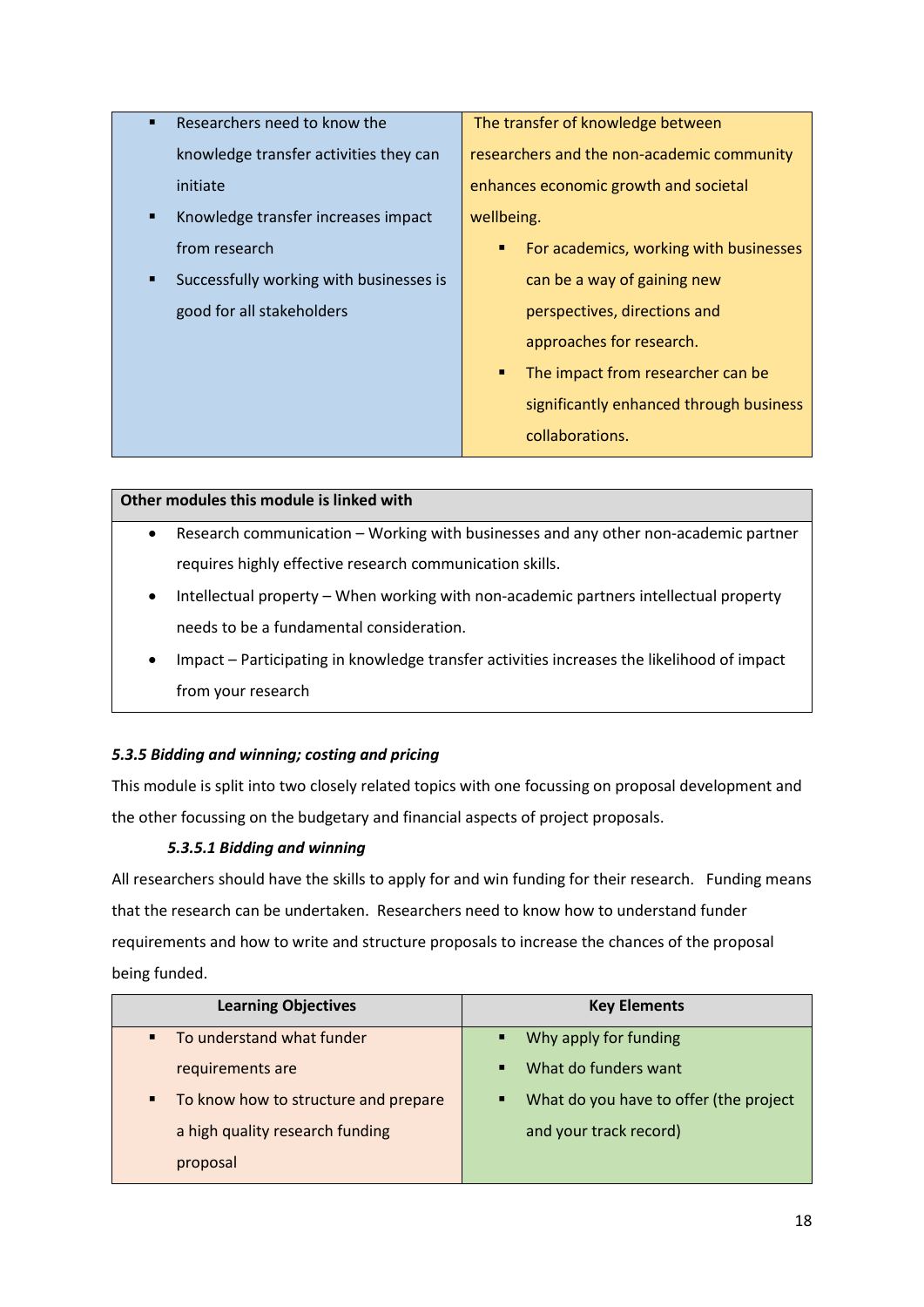| To understand why proposals<br>٠                     | Articulating and structuring your<br>п       |
|------------------------------------------------------|----------------------------------------------|
| succeed/fail to secure funding                       | research idea and proposal (purpose,         |
| To understand how funders evaluate<br>$\blacksquare$ | goals, research questions, objectives,       |
| proposals                                            | outputs and outcomes, impact)                |
|                                                      | Link back to OSR<br>п                        |
|                                                      | Funders evaluation of proposals<br>п         |
|                                                      | What makes proposals a<br>п                  |
|                                                      | success/failure                              |
| <b>Key Messages</b>                                  | Why this is important                        |
| Successful funding proposals show<br>٠               | <b>Research Governance and organisation:</b> |
| impact                                               | Knowledge of the professional standards and  |
| All researchers should apply for<br>Ξ                | requirements to do research                  |
| research funding                                     | All researchers need to know where to apply  |
| Securing research funding improves                   | and how to apply for funding for their       |
| researcher prestige                                  | research.                                    |
| Target your proposal to what the<br>Ξ                | Without funding it is very difficult to      |
| funder is looking for                                | undertake research                           |
|                                                      | Knowing how to frame your research to        |
|                                                      | prospective funders and to adapt this        |
|                                                      | style accordingly is incredibly important    |
|                                                      | to secure funding                            |

All – this module is inherently linked to all the other modules and to effectively bid for, secure and deliver funded research projects will require the application of many skills.

# *5.3.5.2 Costing and pricing*

Being able to accurately cost and price research is important aspect of preparing a funding proposal. Researchers need to know how much it costs to undertake their research as this will determine the price that is presented to the funder of their work. Researchers need to know that the price can vary depending on the funder funding the work.

| <b>Learning Objectives</b>           | <b>Key elements</b>                    |  |
|--------------------------------------|----------------------------------------|--|
| To be able to identify the costs to  | How to cost research (identifying what |  |
| include in a research project budget | costs to include)                      |  |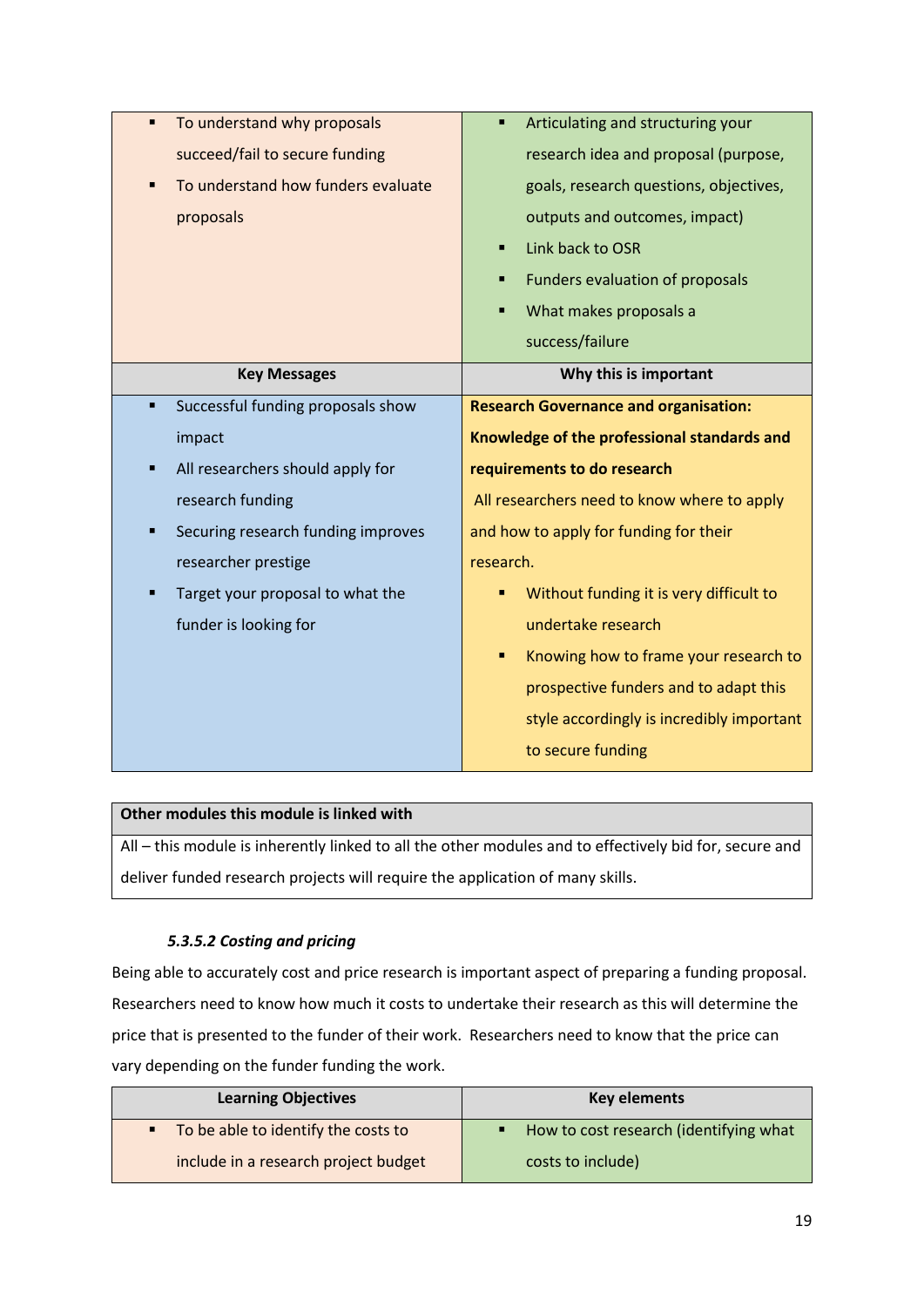| To understand why it is important to<br>$\blacksquare$ | <b>Categorising costs</b><br>п               |  |
|--------------------------------------------------------|----------------------------------------------|--|
| fully and accurately cost research                     | Full Economic costing in UK                  |  |
| project budgets                                        | Cost vs price                                |  |
| To understand the difference between<br>Ξ              |                                              |  |
| the cost and price of research projects                |                                              |  |
| To be able to accurately cost research                 |                                              |  |
| projects                                               |                                              |  |
| <b>Key Messages</b>                                    | Why this is important                        |  |
| Fully costing research projects is                     | <b>Research Governance and organisation:</b> |  |
| important for sustainability                           | Knowledge of the professional standards and  |  |
| It is important to be able to identify the<br>٠        | requirements to do research                  |  |
| costs of a research project accurately                 | Correct costing and pricing is essential for |  |
| including all expenses                                 | securing research funding                    |  |
| Cost and Price are not the same and                    | Considering the cost of research             |  |
| cost is used to inform price                           | projects improves sustainability             |  |
|                                                        | Allows investment in research<br>п           |  |
|                                                        | infrastructure and research staff            |  |
|                                                        | Knowing the cost of research enables<br>٠    |  |
|                                                        | you to present a price to the funder         |  |

- Bidding and winning Sponsors of research projects will expect to see an accurate budget and failing in this aspect can mean the project does not secure funding or is underbudgeted and unable to be completed.
- Knowledge transfer and working with business It is important that non-grant funded work is effectively costed and priced taking into account the correct considerations.

#### **6. Additional Preparation required**

**IN ADDITION TO ALL OF THE TRAINING MATERIALS PROVIDED BY THE UK CONSULTANTS AND THE INFORMATION PROVIDED ABOVE, IT IS IMPORTANT THAT THE TRAINERS DRAW ON THEIR OWN EXPERIENCE AND EXAMPLES THAT THEY CAN REFER TO DURING THE TRAINING – SO THEY MUST THINK OF THESE IN ADVANCE AND HOW THEY CAN INCOPORATE THESE INTO THE TRAINING**